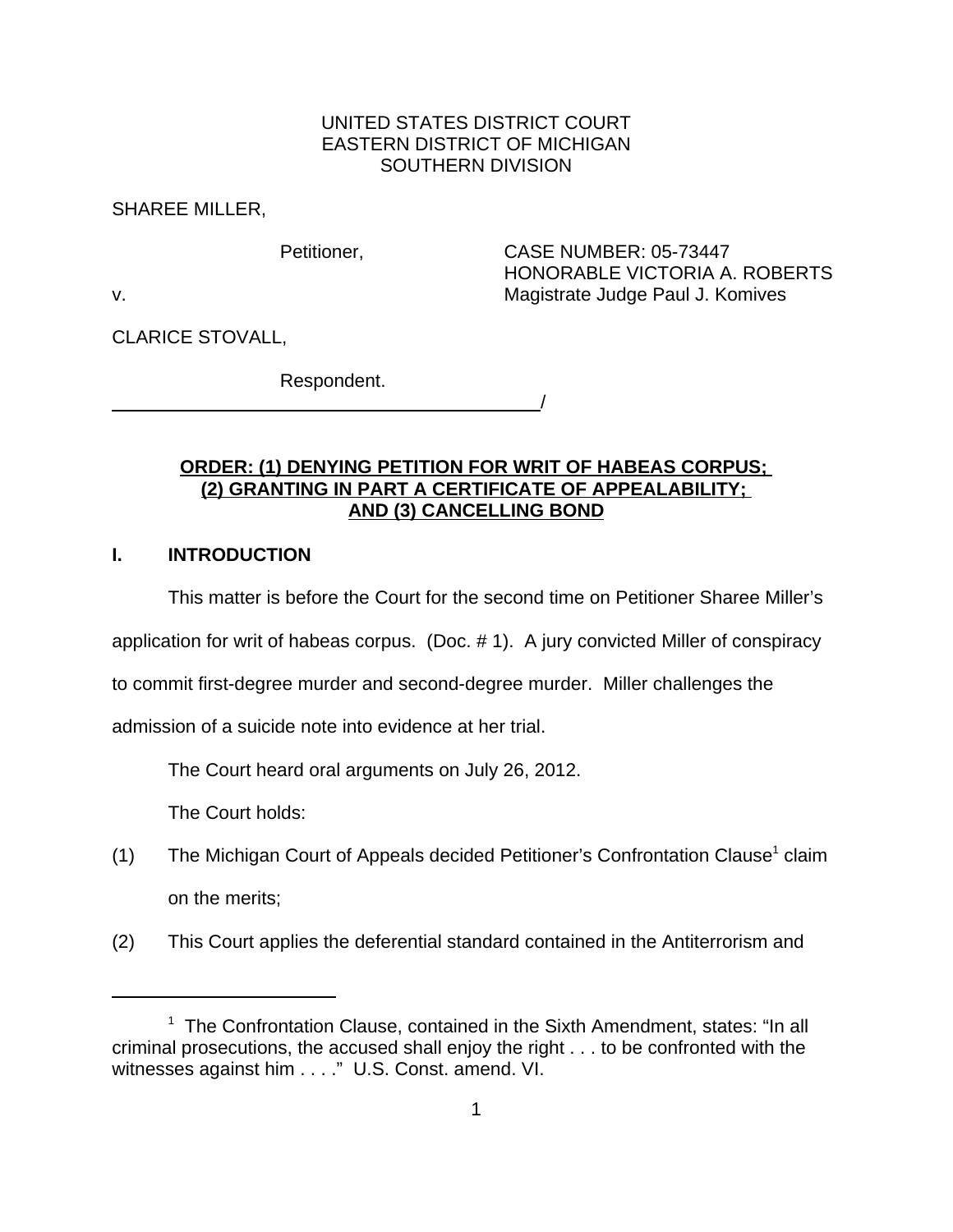Effective Death Penalty Act of 1996 ("AEDPA") to its review of Miller's habeas petition;

- (3) The Michigan Court of Appeals made no decision that was contrary to clearly established federal law, as determined by the Supreme Court of the United States;
- (4) The Michigan Court of Appeals' decision was not based on an unreasonable determination of the facts in light of the evidence presented in Miller's trial proceeding;
- (5) The Michigan Court of Appeals did not unreasonably apply *Ohio v. Roberts*, 448 U.S. 56 (1980), *rev'd*, *Crawford v. Washington*, 541 U.S. 36 (2004), which was the controlling law at the time it made its decision on the merits; the suicide note bore sufficient indicia of reliability to be admissible into evidence; and
- (6) Even if this Court applied a *de novo* standard of review, Miller loses; she does not meet her burden to prove the suicide note lacked the particularized guarantees of trustworthiness required by *Roberts*.

Accordingly, the Court **DENIES** the writ; a Certificate of Appealability issues; and, Miller's bond is cancelled.

#### **II. BACKGROUND AND PROCEDURAL HISTORY**

The factual background leading to Miller's petition was thoroughly recited in *Miller v. Stovall*, 608 F.3d 913, 915-18 (6th Cir. 2010), *vacated*, *Stovall v. Miller*, 132 S.Ct. 573 (2011) (mem.). Thus, a brief history will do.

On December 22, 2000 Miller was convicted in state court of second-degree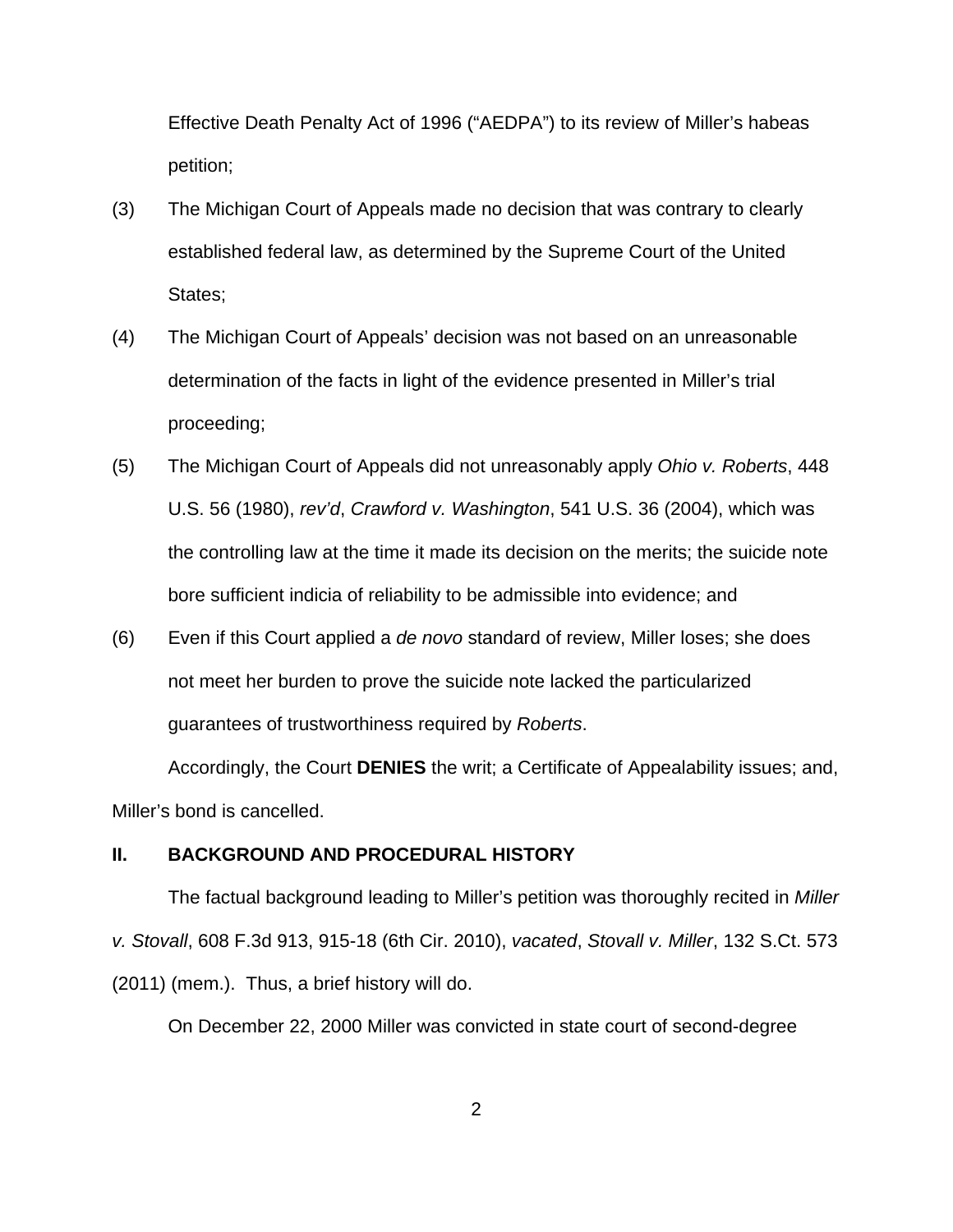murder and conspiracy to commit first-degree murder. The prosecution alleged, and the jury found, that Miller plotted with her former lover, Jerry Cassady, to murder her husband Bruce. Miller started dating Cassady while she was married to Bruce. During that time she lied to Cassady; she told him that she was pregnant with his children, but Bruce abused her, causing her to have miscarriages. She also told Cassady that Bruce was involved in organized crime and that her life was in danger.

On November 7, 1999, Cassady told his brother Mike that he was leaving town and that if he did not return in a couple of days, Mike should look for a briefcase under Cassady's bed. The next day Bruce was murdered. By December, Miller left Cassady and started dating someone else.

On February 11, 2000, Cassady committed suicide in his bedroom. While cleaning Cassady's home following his brother's death, Mike found a briefcase and four notes. Cassady left three notes: to his youngest son, his ex-wife, and his parents. The notes were on top of the briefcase Cassady mentioned to his brother on November 7. Taped to the briefcase was a note directing Mike not to open it alone; the briefcase was addressed to an attorney.

 Mike opened the briefcase in the presence of an attorney; it contained emails and America Online ("AOL") Instant Messages ("IMs") between Cassady and Miller. These communications revealed the pregnancies, miscarriages and Bruce's abuse, all of which proved to be lies. The evidence implicated Miller in Bruce's murder. This briefcase evidence was offered against Miller at her trial.

Cassady's parents gave the police the suicide note he wrote them. Over Miller's objection, the note was admitted at trial and is the subject of this Court's review of her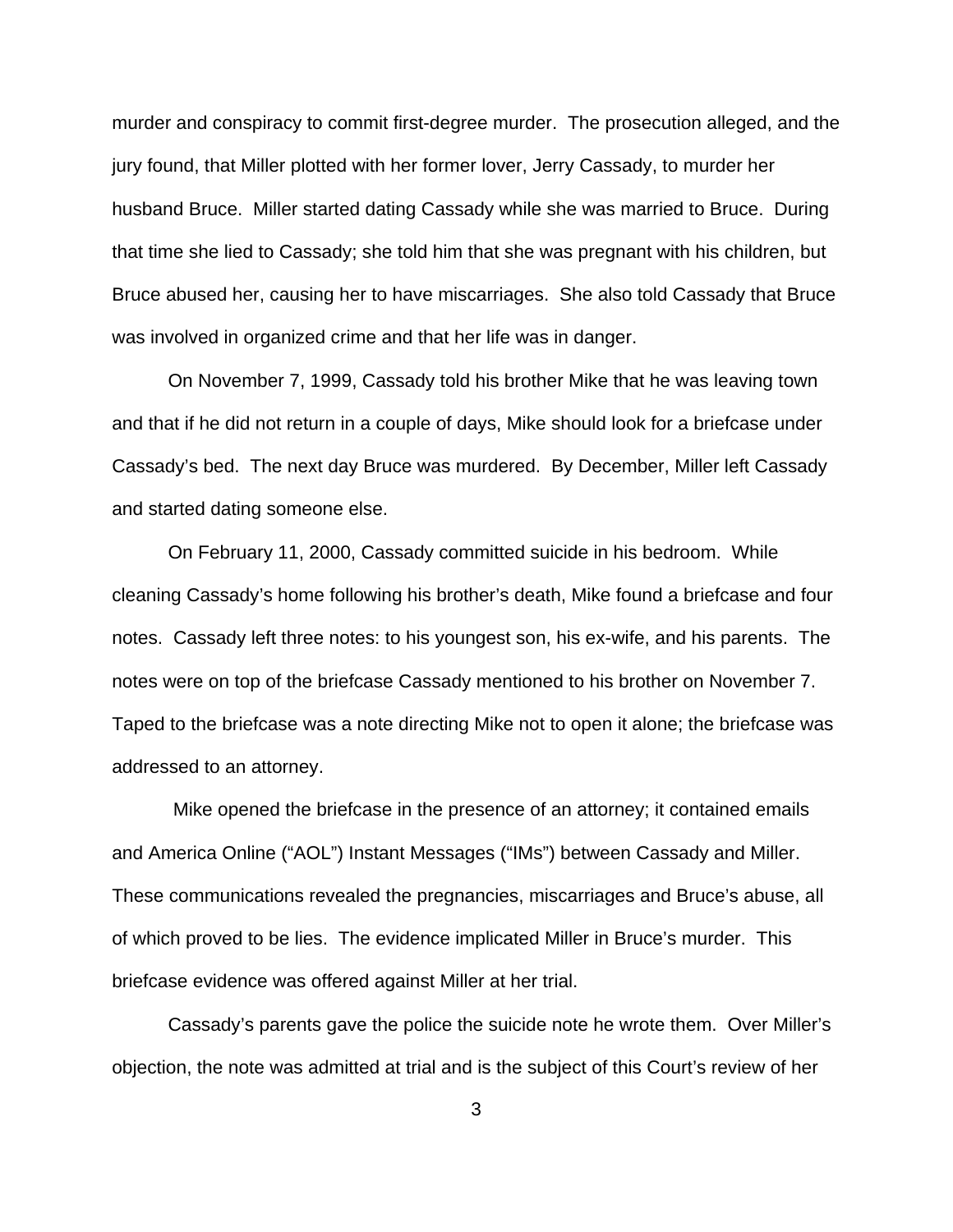habeas petition.

The suicide note reads:

Mom and Dad,

I'm sorry for all the pain I caused you, but I had to do this, here is why. After Sharee and I got together I found out she was married. She lied to me and lied to me. Made promises as you well know and I believed them all. She got pregnant with my baby, but her husband beat the crap out of her and killed my baby. She told me that there was nothing she could do because he was involved in organized crime and was afraid of being killed if she left him or tried to prosecute him. She got pregnant again with the twins and this time he had some of his people gang rape her and beat the crap out of her some more 'til they killed my babies again. The man taunted me and taunted me. He threatened me. He sent me letters saying she was going to have a miscarriage again, then he did it. I'm sorry, mom, those were my babies, I loved them, I wanted them. I drove there and killed him. Sharee was involved and helped set it up. I have all the proof and I'm sending it to the police. She will get what is coming. I have been so stupid, but now you know the real story of why I went into such a state of depression. Nothing has helped, not the booze, the drugs or counseling because I just couldn't tell anyone the truth. I was so blind and so stupid and so much in love, little did I know she never meant any of it. She just wanted all her money and no more husband. Well, she got her wish, but she is soon to learn that she can't do that to people. I know that doing this is the coward's way out but I am at my end. Please, please see that Jimmy is taken care of. Everything I own goes to him, I'm not sure if Harrah's will honor my life insurance since I am on leave, but they might. Please put it in a trust fund for him and only him. I love him so much, everything I have done I have done for him, but now I know it was all just more lies and games from Sharee. She didn't care what it took or who she hurt to get what she wanted. I'm sorry I let you down, I love you with all my heart and you were always there for me, but I was so stupid I couldn't see. You were the best parents a guy could ever ask for. Thank you for all you have done all my life. I'm sorry I had to do it this way, but an ex-cop can't go to prison, I'm not strong enough to do it that way. I'm sorry I let you down. I love you. I want to be cremated, I don't deserve anything better. Please take my ashes to my favorite hunting tree, Jimmy knows where it is, it's the only place I really had true peace in my heart. I love you both so much. I wish I could have been able to make you proud of me. Please take care of Jimmy, he was all I had left and I'll never be able to live up to his expectations and love for me. I'm so sorry, mom, I love you. I love you, Jerry.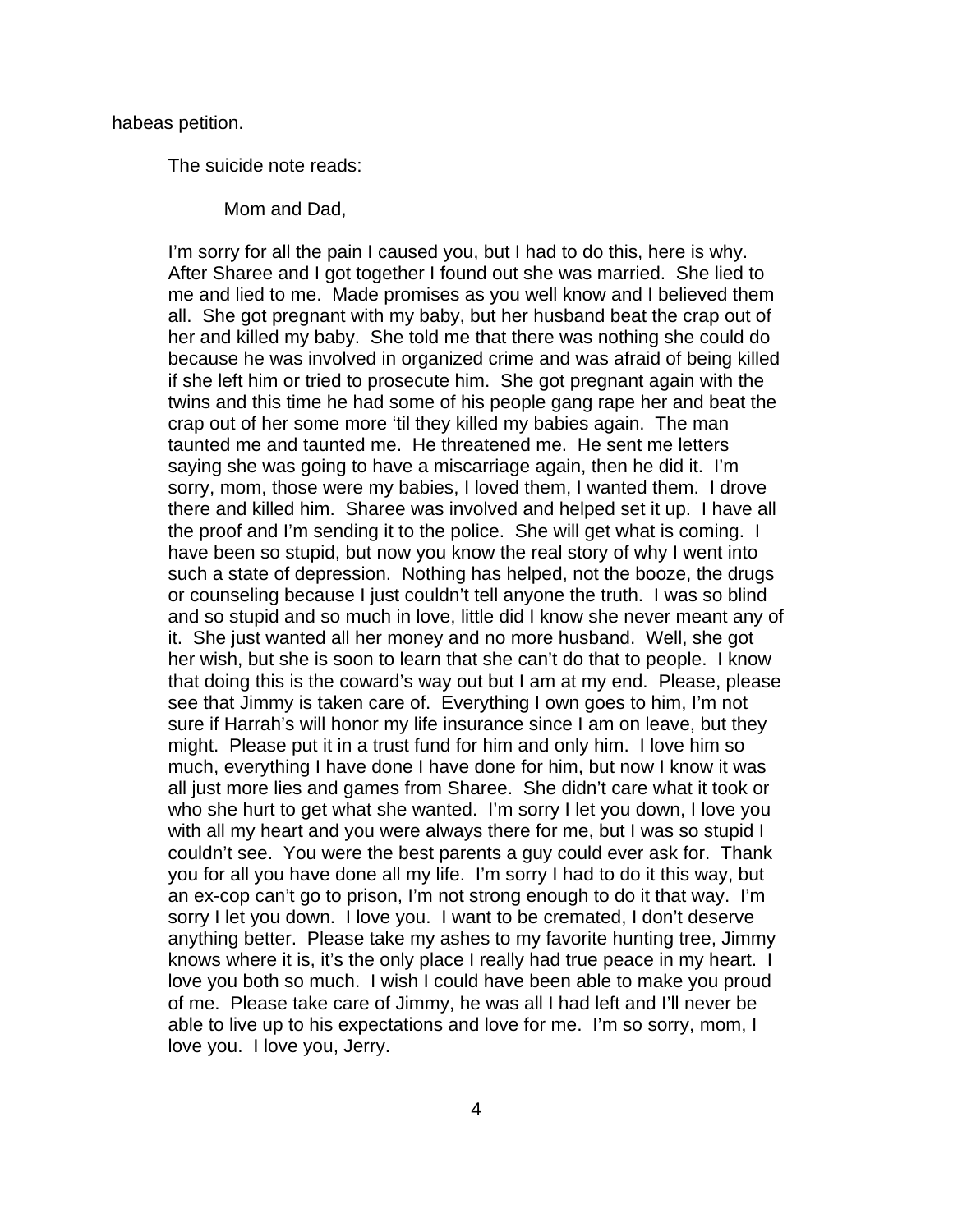(Doc. # 17-2 at 353).

At the state level, Miller argued that Cassady's statements in the suicide note were inadmissible hearsay and that admission of the note would violate her Sixth Amendment Confrontation Clause rights. The circuit court admitted the note under "at least two possible theories." (Doc. # 14, 12/02/00 Tr. 36). It held that the statements were admissible as dying declarations or under the "catchall" (or residual) exception to the rule barring hearsay. (*Id*. at 36-39). It concluded that the statements bore adequate indicia of reliability to satisfy Miller's Sixth Amendment right to confront the witnesses against her under *Roberts*. (*Id.* at 36). At the time of Miller's trial, *Roberts* was the controlling authority on the Confrontation Clause's application to hearsay statements; however, the Supreme Court's decision in *Crawford* replaced the *Roberts*' reliability test with respect to testimonial hearsay, which stood for the proposition that a defendant's right to confront an unavailable witness could be overcome if the hearsay statement "[bore] adequate 'indicia of reliability.'" 448 U.S. at 66.

Miller appealed her conviction to the Michigan Court of Appeals. She argued: (1) the trial court violated the rules of evidence and her Sixth Amendment Confrontation Clause right by allowing the State to introduce the suicide note, IM transcripts, and various e-mails between her and Cassady; (2) the trial court violated her due process right to a fair trial by admitting e-mails, including semi-nude and erotic photographs and videotape of her, which the court said in front of the jury was "pornographic"; (3) the prosecutor and trial court violated her due process right to a fair trial by admitting gruesome photographs of Cassady depicting a bullet hole in his head while sitting in a recliner with an open Bible in his lap. (Doc. # 1 at 2-3).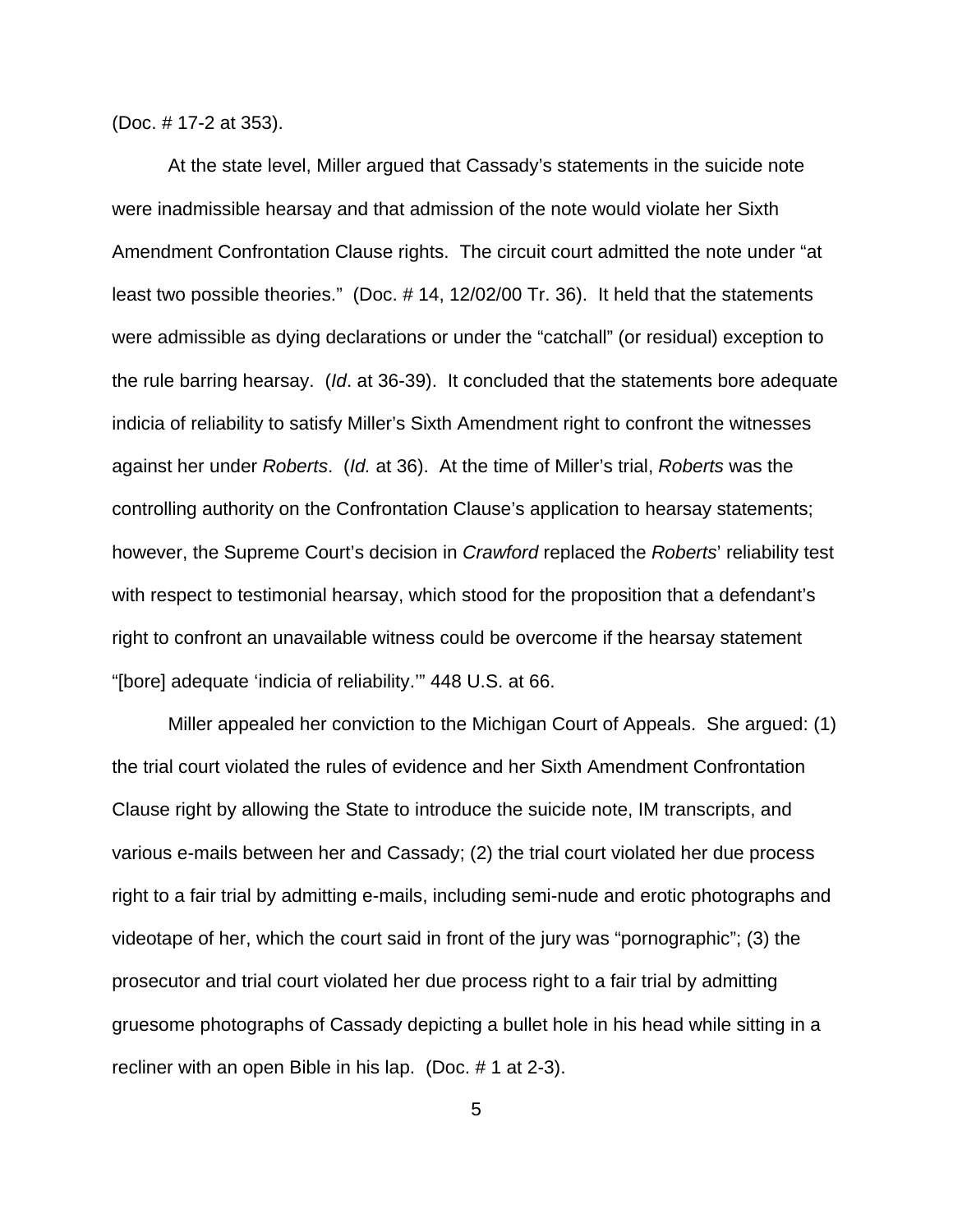The Michigan Court of Appeals rejected these arguments. It held: (1) the statements in Cassady's suicide note were sufficiently reliable to fit within the parameters of the residual exception to the hearsay rule and to satisfy Miller's constitutional confrontation right; (2) Miller's portions of the IM conversations were not hearsay and Cassady's portions, though hearsay, were admissible as statements against penal interest and did not violate Miller's right of confrontation; (3) the sexually graphic emails, photographs, and videotape and the photographs depicting Cassady after his suicide were relevant and not unduly prejudicial; (4) Miller was not denied a fair trial by the trial court's reference to the videotape as "pornographic"; (5) the trial court did not abuse its discretion in conducting voir dire; and (6) the trial court did not abuse its discretion by finding substantial and compelling reasons to depart from the sentencing guidelines range. *People v. Miller*, No. 233018, 2003 WL 21465338, at \*2- 10 (Mich. App. June 24, 2003) (per curiam).

With respect to the admissibility of the suicide note  $-$  the only issue on which this

Court must rule – the state court concluded,

Here, the totality of the circumstances surrounding the making of the suicide note indicate that the statements possessed sufficient guarantees of trustworthiness to satisfy defendant's constitutional right of confrontation. As noted by the trial court, Cassady's statements were (1) spontaneous and voluntary because he made them without prompting or inquiry, (2) consistent, (3) made fairly contemporaneously to his impending death, and (4) made from personal knowledge. In addition, Cassady directed the statements to family members, i.e., his mother and father, people to whom Cassady would likely speak the truth. Also, the reason Cassady could not testify, because he had committed suicide, militates in favor of admissibility and supports a lack of motive to fabricate.

### *Id.*at \*2.

Miller sought leave to appeal to the Michigan Supreme Court. On March 8, 2004,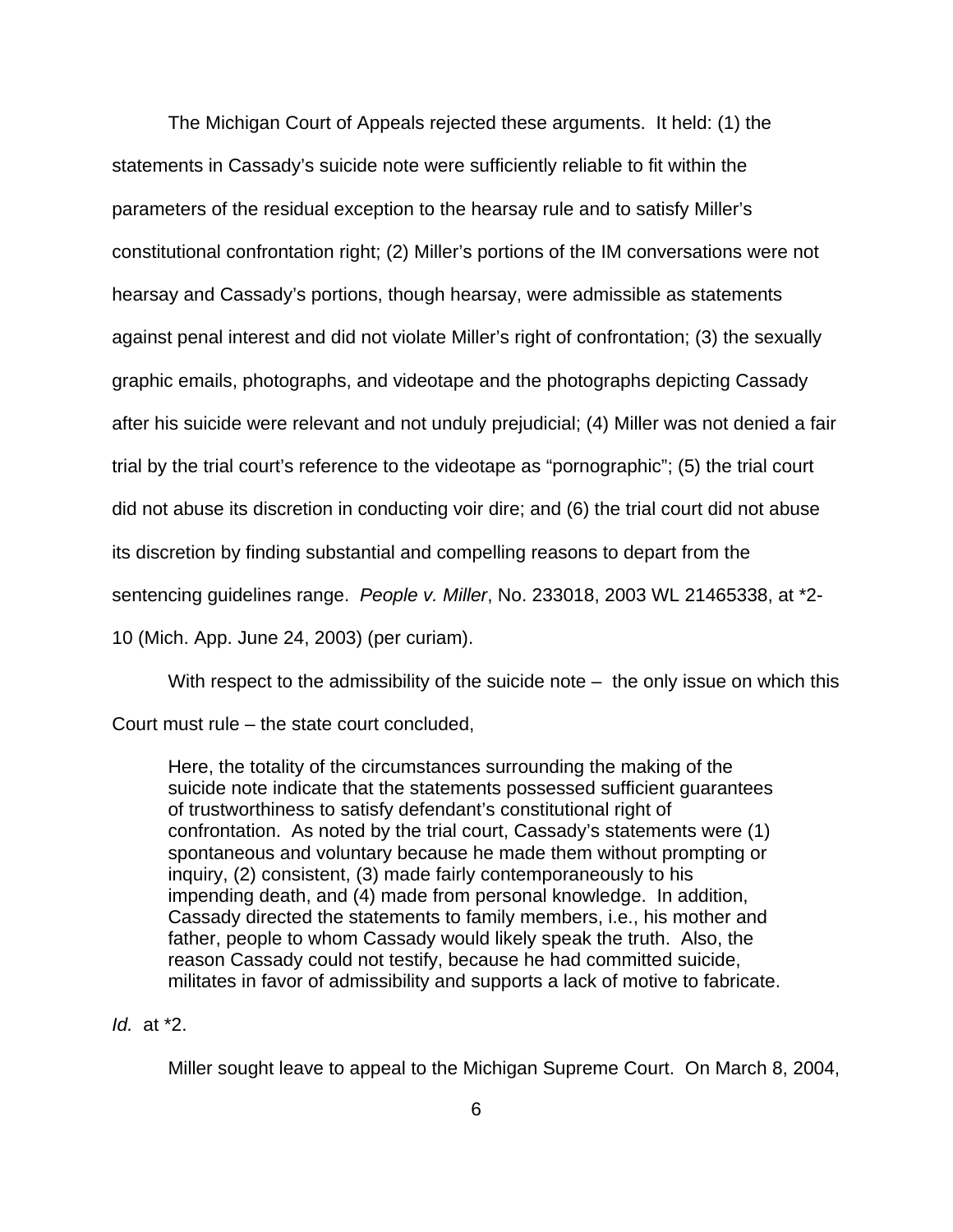while her application for leave to appeal was pending, the United States Supreme Court decided *Crawford*. The Michigan Supreme Court denied leave on April 1, 2004. Miller moved for reconsideration based on *Crawford*. The court denied the reconsideration motion on June 30, 2004; Miller's conviction became final on September 28, 2004.

On September 7, 2005, Miller petitioned this Court for writ of habeas corpus. (Doc. # 1). She claimed: (1) she was denied her Sixth Amendment Confrontation Clause right when the Michigan Court of Appeals decided contrary to, and unreasonably applied, *Crawford,* to uphold the admission of the suicide note and IM transcripts and (2) the cumulative effect of prejudicial evidence improperly introduced at trial – including sexually graphic e-mails, a pornographic video, sexually explicit photographs, a graphic photograph of Cassady's suicide, and testimony that he died with a Bible in his lap – violated her right to a fair trial under the Due Process Clause.

The Court referred the matter to Magistrate Judge Paul Komives for Report and Recommendation ("R & R"). The Magistrate Judge recommended that the Court deny the petition. *Miller v. Stovall*, 573 F. Supp. 2d 964, 984 (E.D. Mich. 2008) (Report and Recommendation). Noting that the Supreme Court provided "inconsistent guidance on the precise time to which a federal court should look to assess what was [clearly established federal law]," the Magistrate Judge concluded that the Court should apply *Crawford* rather than *Roberts* to Miller's claim, because *Crawford* was decided before her conviction became final. *Id.* at 990-91 (citing *Williams v. Taylor*, 529 U.S. 362  $(2000)$ ).

Applying *Crawford*, Judge Komives concluded that the suicide note constituted testimonial hearsay and its admission resulted from an unreasonable application of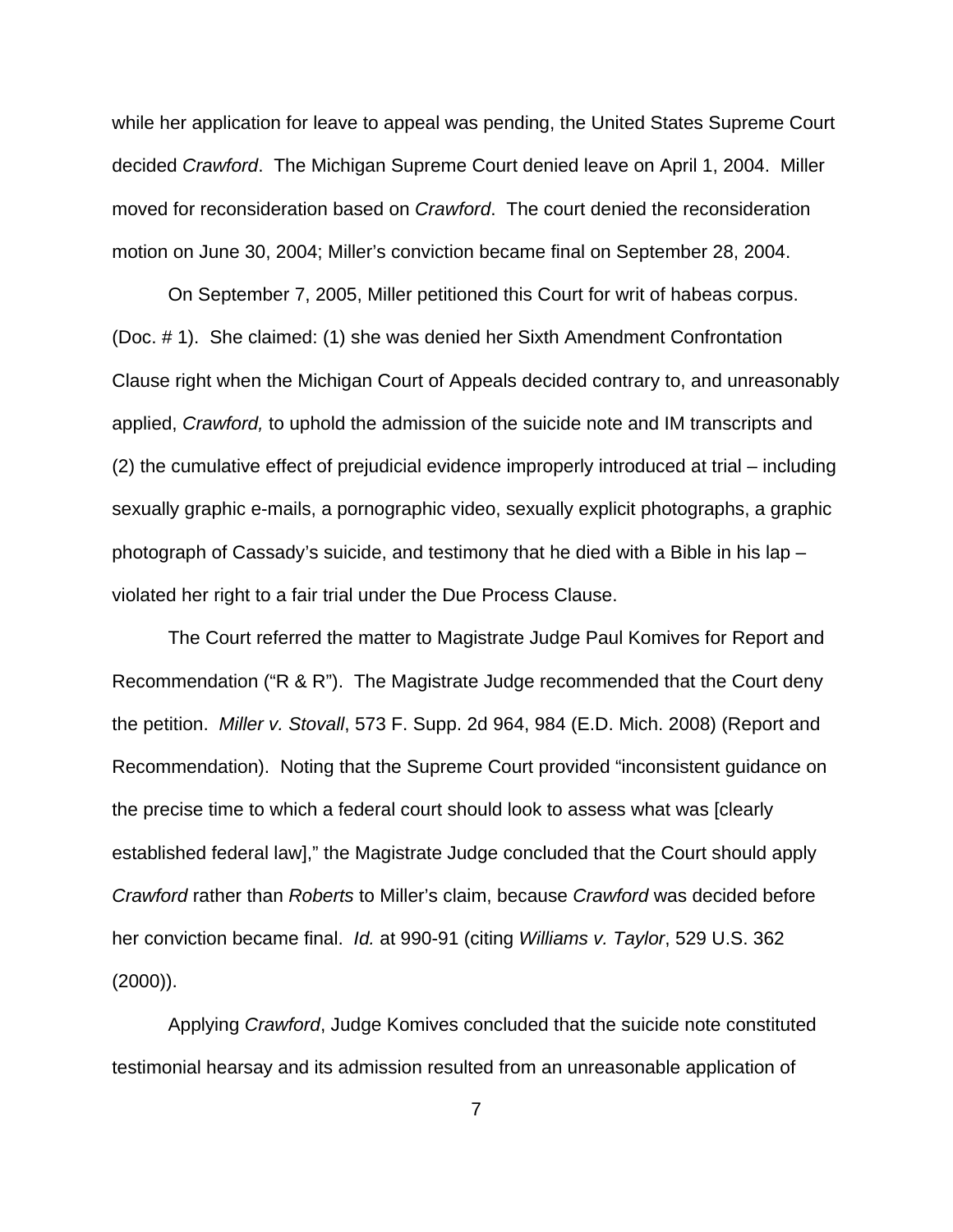*Crawford*. *Id.* at 993-94. However, the Magistrate Judge held that this error was

harmless in light of the IM conversations, which were properly admitted:

Viewed in isolation, Cassady's suicide note implicating petitioner was certainly damaging. However, in the context of the trial, the statement was cumulative of, and less significant than, petitioner's own statements describing her role in the crimes as reflected in the instant messages between her and Cassady. Significantly, Cassady's suicide note states only that petitioner was involved, without providing any details of that involvement. The instant messages, on the other hand, show in detail petitioner's active involvement in the instigation and planning of the murder. In these circumstances, where the improperly admitted evidence is cumulative of more damaging evidence which was properly admitted, it cannot be said that the admission of the note had a substantial and injurious effect on the jury's verdict.

*Id.* at 997.

With respect to the IMs, the Magistrate Judge concluded that Cassady's statements fell into the co-conspirator exception to the hearsay rule and therefore, did not constitute testimonial hearsay. *Id.* at 997-98 (citing cases). Likewise, the Magistrate Judge concluded that Petitioner's own statements were co-conspirator statements and admissions by a party-opponent. *Id*. at 997. The Magistrate Judge then held that Cassady's instructions to Mike were non-hearsay declarations which did not implicate the Confrontation Clause. *Id.* at 998-99. Finally, the Magistrate Judge concluded that Petitioner was not entitled to relief on her evidentiary claims. *Id.* at 999- 1001.

On May 29, 2007, Petitioner filed objections to the R & R. (Doc. # 34). She argued: (1) in addition to being an "unreasonable application of clearly established federal law," the State's admission of the suicide note was "contrary to" clearly established law; (2) the State waived any objection that the state court's error in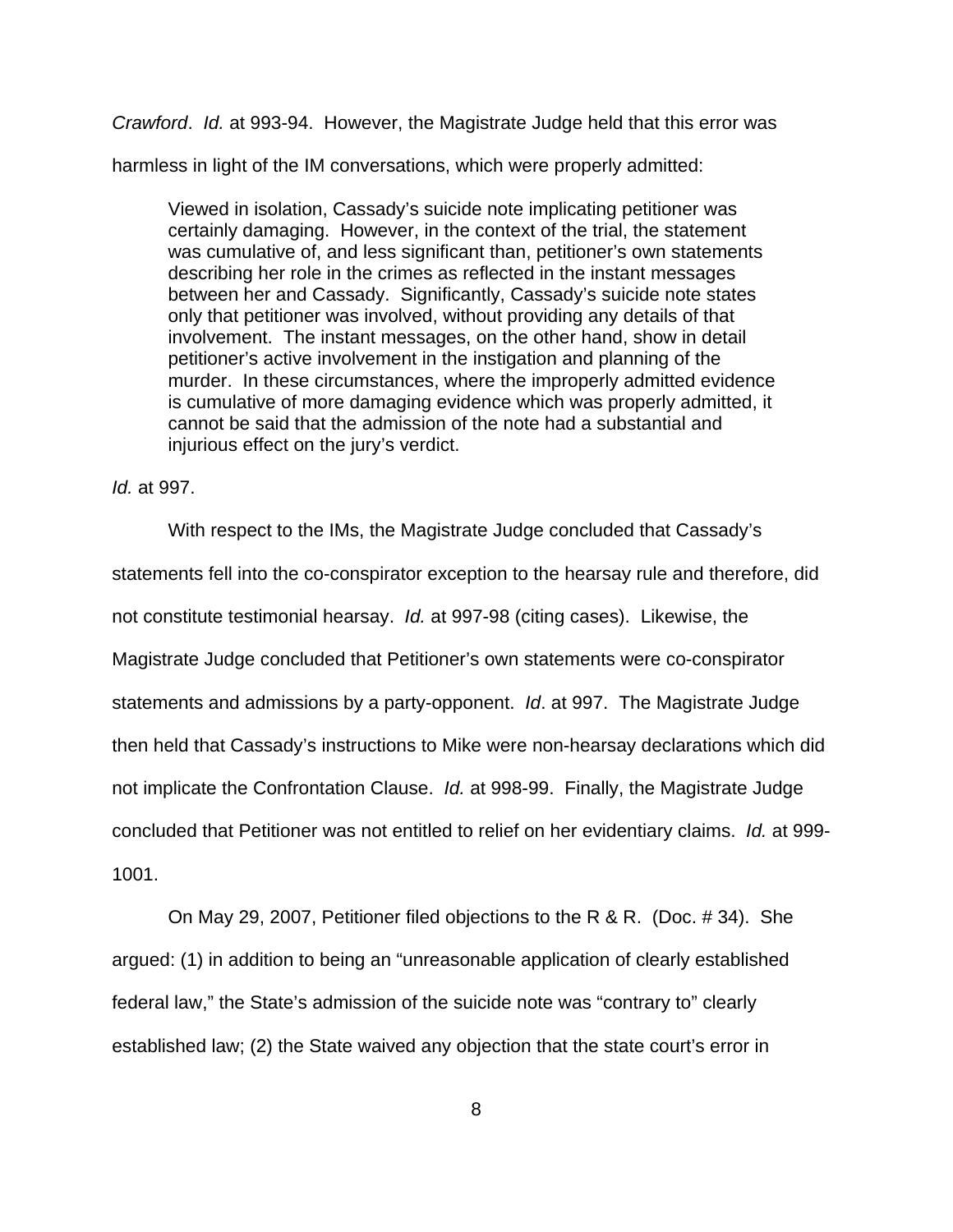admitting the suicide note was harmless by not raising the issue in the Response to the habeas petition; (3) admission of the suicide note was not harmless given the lack of other evidence against the petitioner and the compelling evidence against another suspect; (4) the Magistrate Judge erred in concluding that the IMs and Cassady's instructions to his brother were not testimonial; and (5) the Magistrate Judge erred in concluding that the State's admission of irrelevant but highly inflammatory evidence did not violate Miller's right to a fair trial.

The Court held oral arguments on Petitioner's motion on August 7, 2008. On August 27, 2008, the Court (1) granted in part and denied in part Petitioner's objections to the R & R; (2) adopted in part and rejected in part the reasoning of the R & R; (3) rejected the recommendation of the R & R; and (4) conditionally granted the Petition for Writ of Habeas Corpus. *Miller*, 573 F. Supp. 2d at 971.

The Court agreed with the Magistrate Judge that *Crawford* provided the relevant "clearly established" law with respect to the Confrontation Clause claim. *Id.* at 975. It held that the Michigan Court of Appeals' decision to uphold the admission of the suicide note was an unreasonable application of *Crawford*. *Id.* at 977. The Court then held that the State waived any harmlessness argument by not raising it in its Response. *Id.* at 977-78. Even if Respondent did not waive a harmless error argument, the admission of the suicide note was not harmless. *Id.* at 978-82.

This was the only ground on which the Court provided relief, and the only ground still at issue. On July 15, 2009, the Court ordered Miller released on bond. (Doc. # 51).

Respondent appealed this Court's decision to the United States Court of Appeals for the Sixth Circuit, which held oral arguments on October 15, 2009. On June 22,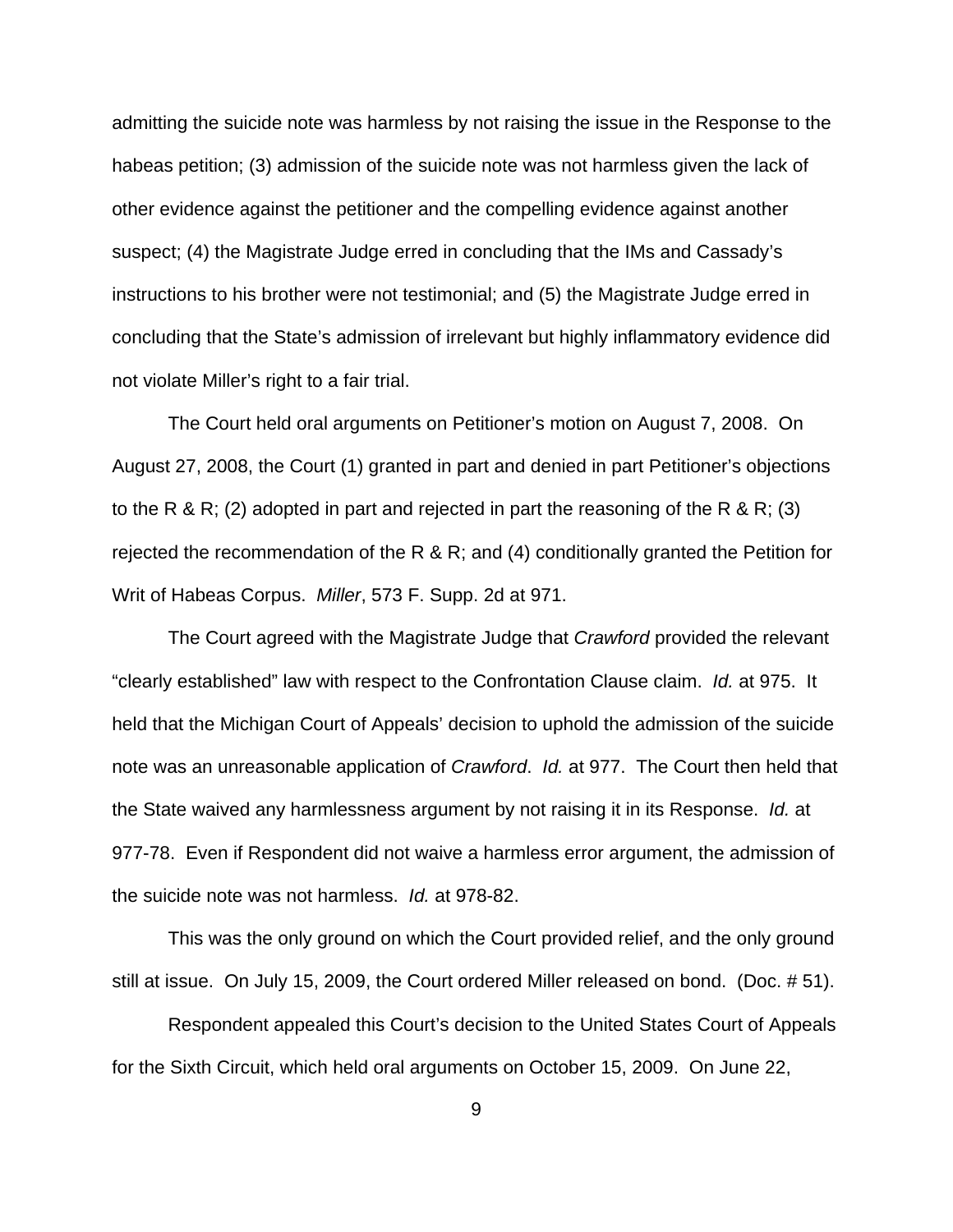2010, the Sixth Circuit affirmed the Court's grant of habeas corpus. *Miller*, 608 F.3d at 915. It held that *Crawford* applied to Miller's habeas petition. *Id.* at 919 ("We conclude that when the governing law changes between a state court's ruling and the date on which a petitioner's conviction became final, a federal habeas court reviewing the statecourt judgment must apply the law that controlled 'at the time his state-court conviction became final.'" (quoting *Williams*, 529 U.S. at 390)). It concluded that because no state court ever decided whether the suicide note was testimonial, there was no "adjudication on the merits" to which to defer, therefore, *de novo* review was appropriate. *Id.* at 921- 22. The court then held that the suicide note was testimonial and its admission at trial was constitutional error. *Id.* at 923-26. It agreed with this Court that the State waived its harmless error argument. *Id.* at 926-28.

Respondent petitioned the United States Supreme Court for writ of certiorari. On November 14, 2011, the Supreme Court granted the writ, vacated the judgment of the Sixth Circuit, and remanded the case for further consideration in light of *Green v. Fisher*, 565 U.S. ----, 132 S.Ct. 38 (2011). *Miller*, 132 S.Ct. at 573. On February 16, 2012, the Sixth Circuit remanded to this Court "for further consideration in light of *Green*, *Ohio v. Roberts*, 448 U.S. 56 (1980), and any other relevant matter," leaving the question of supplemental briefing to this Court. (Doc. # 62).

Recently, the parties each filed two supplemental briefs; they addressed only whether the introduction of Cassady's suicide note violated the Confrontation Clause under *Roberts*. (Doc. #s 69, 70, 73, 75). The Court held a hearing on July 26, 2012.

#### **III. ARGUMENTS**

After the Supreme Court's remand, the parties agree that *Roberts –* not *Crawford*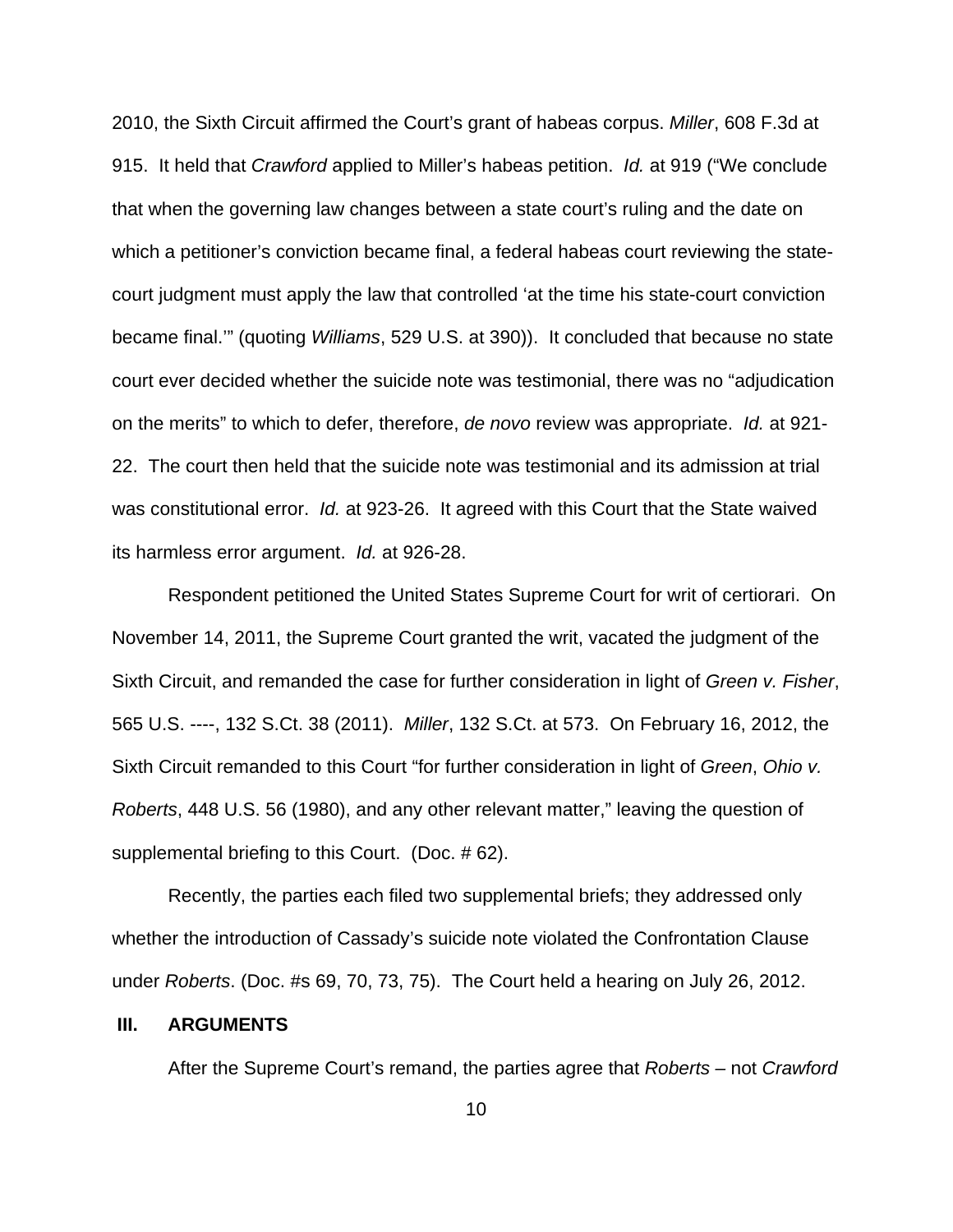*–* applies to Miller's habeas claim. However, they disagree on (1) this Court's standard of review and (2) whether Miller is entitled to relief applying *Roberts*.

#### **A. Petitioner**

Petitioner says it is not clear whether the state court adjudicated Miller's Confrontation Clause claim on the merits, and the Court should, therefore, apply *de novo* review rather than the highly deferential standard of the AEDPA. (Doc. # 69 at 6). She argues the Michigan Court of Appeals focused on the admissibility of the suicide note under the "catchall" exception to the hearsay rule, rather than the Confrontation Clause. In addition, she contends the appeals court erroneously reviewed the trial court decision under an "abuse of discretion" standard, when it should have applied a *de novo* standard since constitutional questions were at issue. If the state court failed to reach the federal constitutional claim, Petitioner contends that AEDPA deference would be the inappropriate standard of review because there is no analysis or conclusion on the central legal question to which to defer.

Next, Miller argues the state court "applied a rule that allowed it to consider whether the statements at issue were 'consistent' with other statements or evidence, a rule that is 'contrary to' clearly established U.S. Supreme Court precedent." (Doc. # 69 at 8). She argues, when determining whether the suicide note bore adequate indicia of reliability under the totality of the circumstances, the court considered its "consistency" with other evidence. *See Miller*, 2003 WL 21465338, at \*2. Miller cites Supreme Court precedent for the proposition that comparing the consistency of the statements with other evidence in the record, to determine whether the statements are reliable for Sixth Amendment purposes, is forbidden. (Doc. # 69 at 8). Miller says, "[t]here is no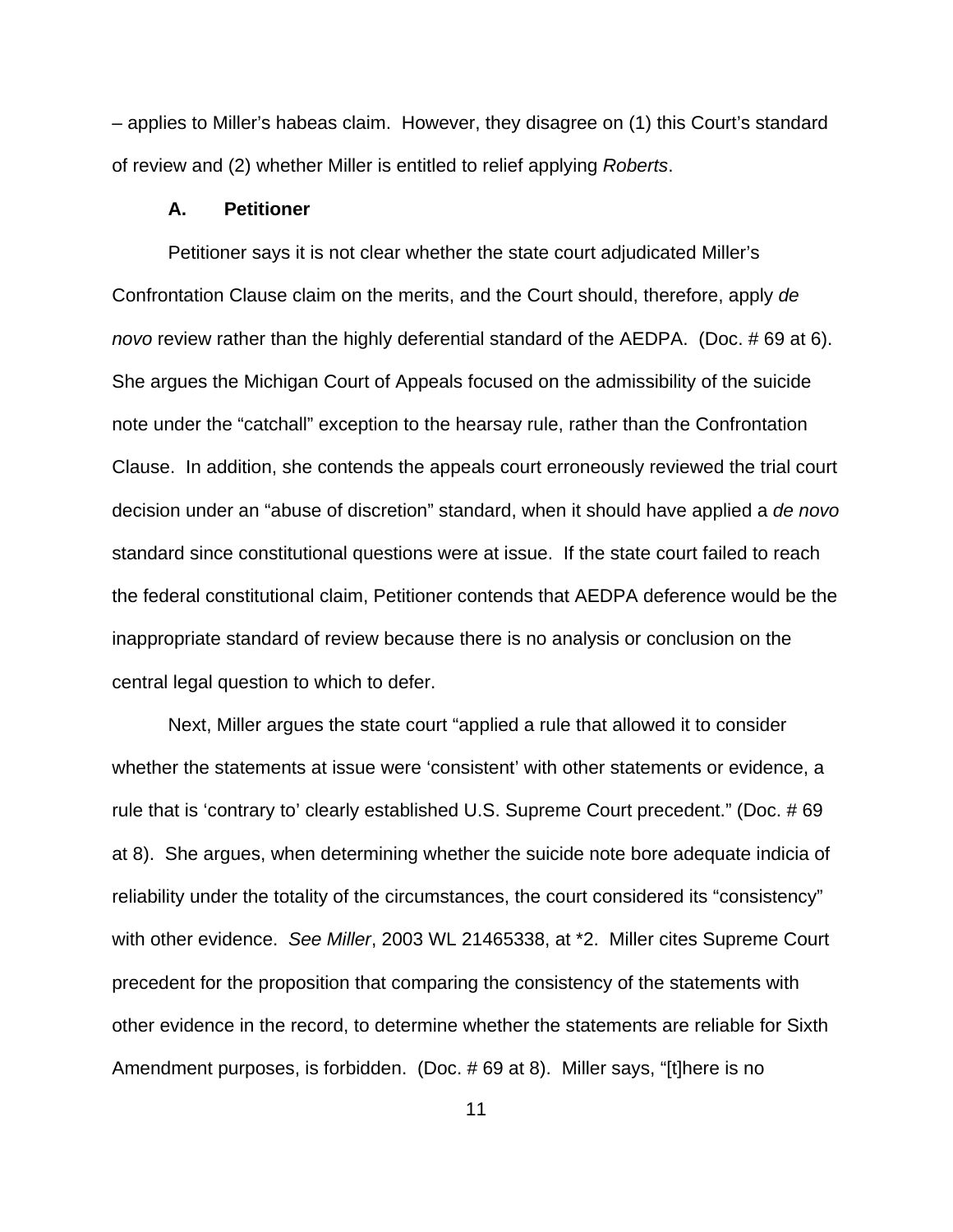possibility that the court meant that the [suicide note] was internally consistent, nor are there other statements made at the same time by Cassady which were compared to the letter, as there are in some cases" (*id.* at 8, n. 5); rather, it improperly "evaluated the letter statements in light of other declarations in evidence, including the IM printout." (*Id.* at 8).

Miller next says the admission of the suicide note simply violated the

Confrontation Clause. She argues that Cassady's statements do not fall within a firmly

rooted hearsay exception. If they do not, the statements must bear particularized

indicia of trustworthiness under *Roberts* to be admitted into evidence.

Miller contends that the Supreme Court developed a consistent line of cases in addition to *Roberts* addressing the inherent unreliability of accomplice statements. Miller argues the state court ignored: (1) the presumption that accomplice confessions which incriminate defendants are unreliable and (2) the presumption that Cassady's statements must be excluded absent sufficient indicia of reliability. She says:

[The applicable Supreme Court precedent] create[s] two related presumptions that should have been applied in this case; both of which were ignored or glossed over by the state court. First, absent a "firmly rooted hearsay exception," the out-of-court statement "*must be excluded*, at least absent a showing of particularized guarantees of trustworthiness." *Roberts*, 448 U.S. at 66 (emphasis added). Second, in the more specific case in which the evidence sought to be presented is an extrajudicial statement of a codefendant – admitting culpability and also implicating the defendant – as was the case here, there is a "weighty presumption of unreliability" of this statement.

(*Id.* at 12 (citation and footnote omitted)).

Miller says, instead of examining the facts under the relevant precedent, the Michigan Court of Appeals "unreasonably engaged in a truncated Confrontation Clause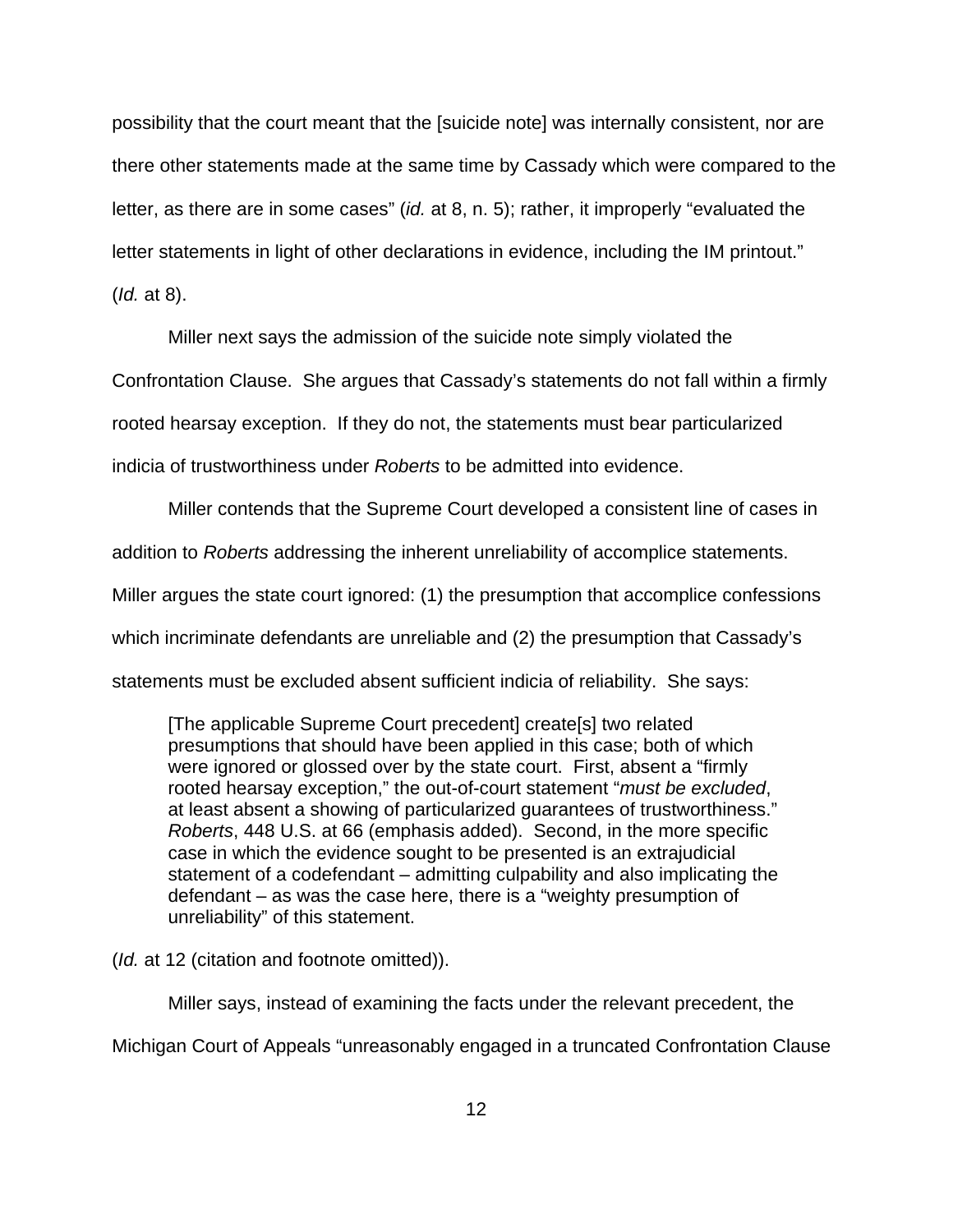analysis" in contravention of Supreme Court law. (*Id.*). Miller goes through the factors

the state court relied on to uphold the admissibility of the note, and argues that these

factors actually militate against a finding of admissibility, or have no real bearing on the

inquiry.

Miller concludes:

The statement in the letter used in this case, while asserting the declarant's involvement, deflects the blame from the declarant and spreads the blame to Ms. Miller: "I drove there and killed him;" and "Sharee was involved and helped set it up." Cassady is undeniably asserting that he had a role in the death of Bruce Miller and is, equally undeniably, asserting that the blame for the killing should be at a minimum, spread to, or even largely placed on, Ms. Miller. This statement –spreading and shifting blame to Ms. Miller – is a textbook example of a statement that, under clearly established law, is not trustworthy and whose admission violated the Confrontation Clause rights of the accused.

(*Id*. at 17 (citing *Lilly v. Virginia*, 527 U.S. 116, 133 (1999))).

# **B. Respondent**

Stovall argues that the Court should apply the AEDPA standard of review.

Stovall observes that the Michigan Court of Appeals relied on *People v. Lee*, 243 Mich.

App. 163, 622 N.W.2d 71 (2000), which was based on the *Roberts* line of cases

interpreting the Confrontation Clause. Thus, Stovall says there was a decision on the

merits.

Stovall argues that the state court's decision is not objectively unreasonable,

emphasizing that courts have much leeway to consider the appropriate factors under

*Roberts*. She says the presumption of unreliability which attaches to accomplice

confessions can be rebutted, pointing out that the suicide note written by Cassady and

addressed to his parents "bears little resemblance to the confessions that have been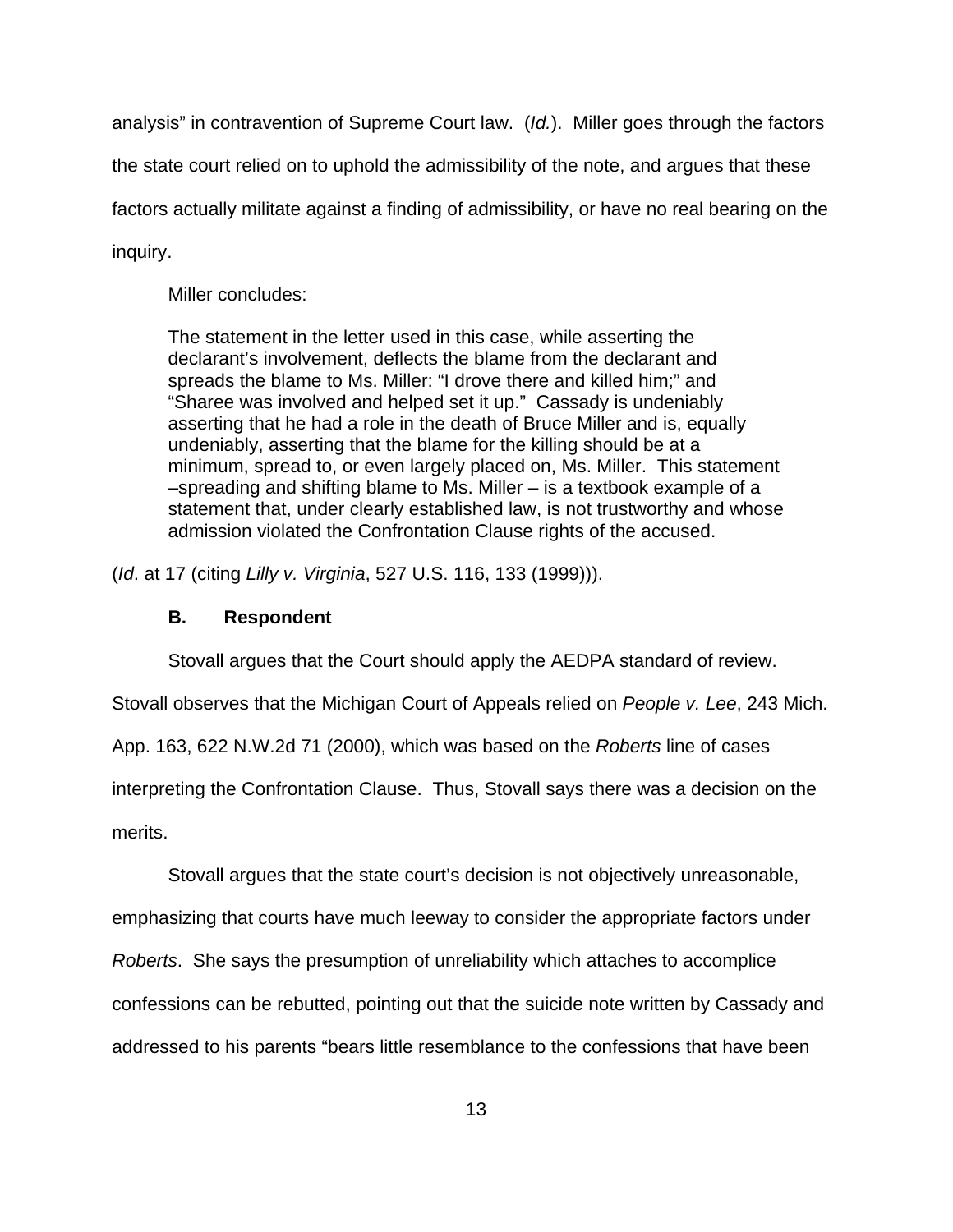found to be unreliable by the United States Supreme Court." (Doc. # 70 at 30).

That the suicide note was not written at the behest of the police weighs strongly in favor of reliability and distinguishes this case from *Lilly* and *Lee v. Illinois*, 476 U.S. 530 (1986), says Stovall. She suggests that since Cassady did not: (1) place the note in the briefcase with the evidence he explicitly indicated was to be given to the police, or (2) attempt to preserve the note in the same way he did the other evidence, Cassady did not intend for it to reach the police.

In addition, Respondent says, "[t]he conclusion that the decision of the Michigan Court of Appeals was not objectively unreasonable is underscored by the fact that there are no cases that have examined a case analogous to this one in the Supreme Court in applying the principles of *Roberts* in the admission of a written document." (*Id*. at 33). Finally, Respondent contends that even if this Court finds that the Michigan appellate court unreasonably applied *Roberts*, any error is harmless.

#### **IV. ANALYSIS**

#### **A. Standard of Review**

The Court agrees with Respondent that the Michigan Court of Appeals adjudicated Miller's Confrontation Clause claim on the merits. Accordingly, the standard of review the Court applies to Petitioner's habeas application is the AEDPA's deferential standard.

The Michigan Court of Appeals acknowledged its obligation to review Miller's constitutional claim *de novo*, and on the merits: "[W]here an evidentiary issue implicates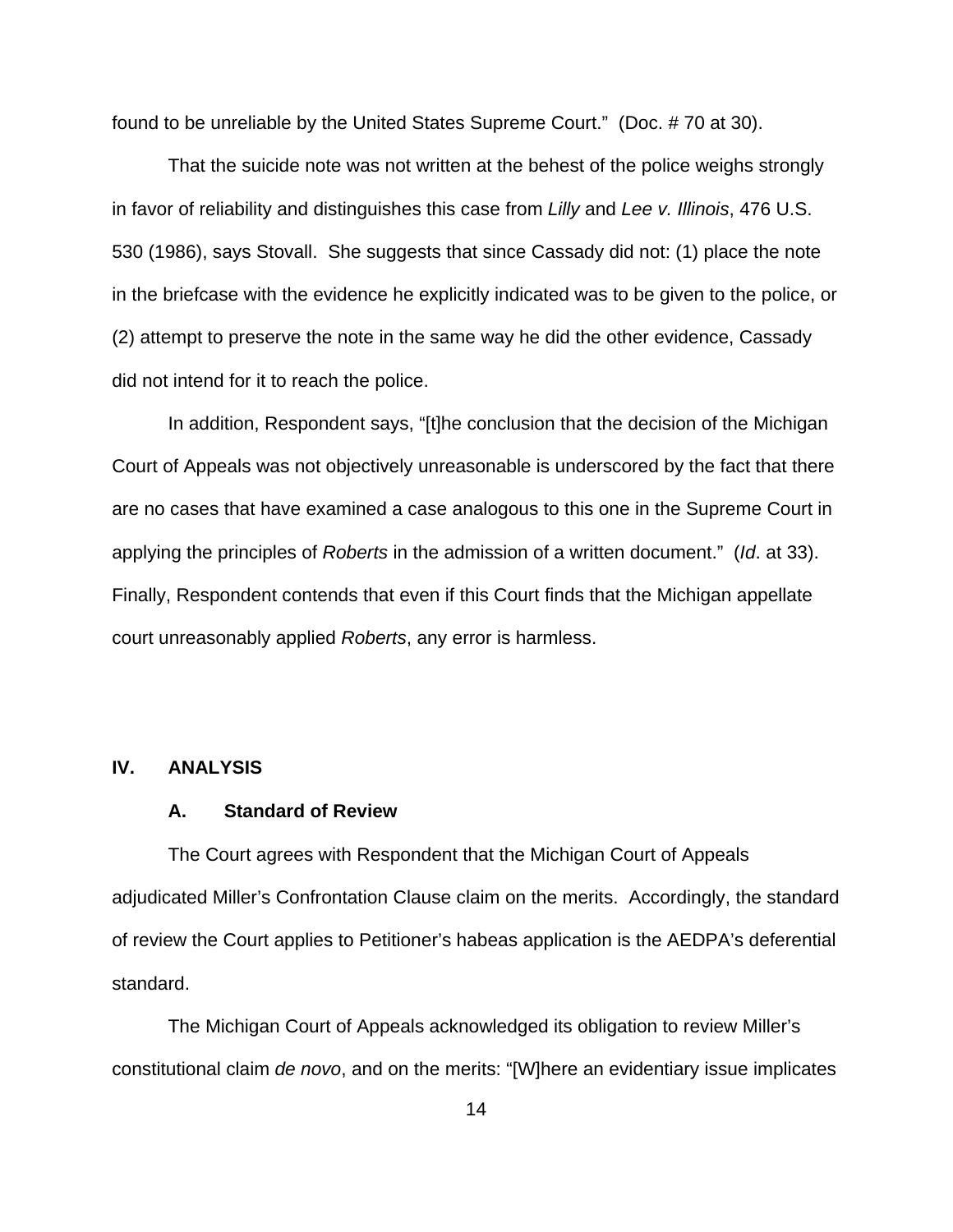the Confrontation Clause of the federal and state constitutions, we review the constitutional issue de novo." *Miller*, 2003 WL 21465338, at \*1. It then held, "Here, the totality of the circumstances surrounding the making of the suicide note indicate that the statements possessed sufficient guarantees of trustworthiness to satisfy defendant's *constitutional right of confrontation*." *Id.* at \*2 (emphasis added). It was not necessary for the state court to cite *Roberts* to adjudicate the constitutional claim on the merits. *See Early v. Packer*, 537 U.S. 3, 8 (2002) (per curiam) (state court does not need to cite, or even be aware of, Supreme Court case law to adjudicate a claim on the merits).

Under the AEDPA, this Court must uphold the state court decision unless it "resulted in a decision that was contrary to, or involved an unreasonable application of, clearly established Federal law, as determined by the Supreme Court of the United States" or "resulted in a decision that was based on an unreasonable determination of the facts in light of the evidence presented in the State court proceeding." 28 U.S.C. § 2254(d).

Under the "unreasonable application" clause, a federal court may grant habeas relief if the state court identifies the correct governing principle but unreasonably applies that principle to the facts involved. *Dorchy v. Jones*, 398 F.3d 783, 787 (6th Cir. 2005) (citing *Williams*, 529 U.S. at 407-08). An unreasonable application of federal law is different from an incorrect application of federal law. *Harrington v. Richter*, 131 S.Ct. 770, 775 (2011). And, a state court's decision precludes federal habeas review as long as "'fairminded jurists could disagree' on the correctness of the state court's decision." *Id.* at 786 (quoting *Yarborough v. Alvarado*, 541 U.S. 652, 664 (2004)).AEDPA "tells federal courts: Hands off, unless the judgment in place is based on an error grave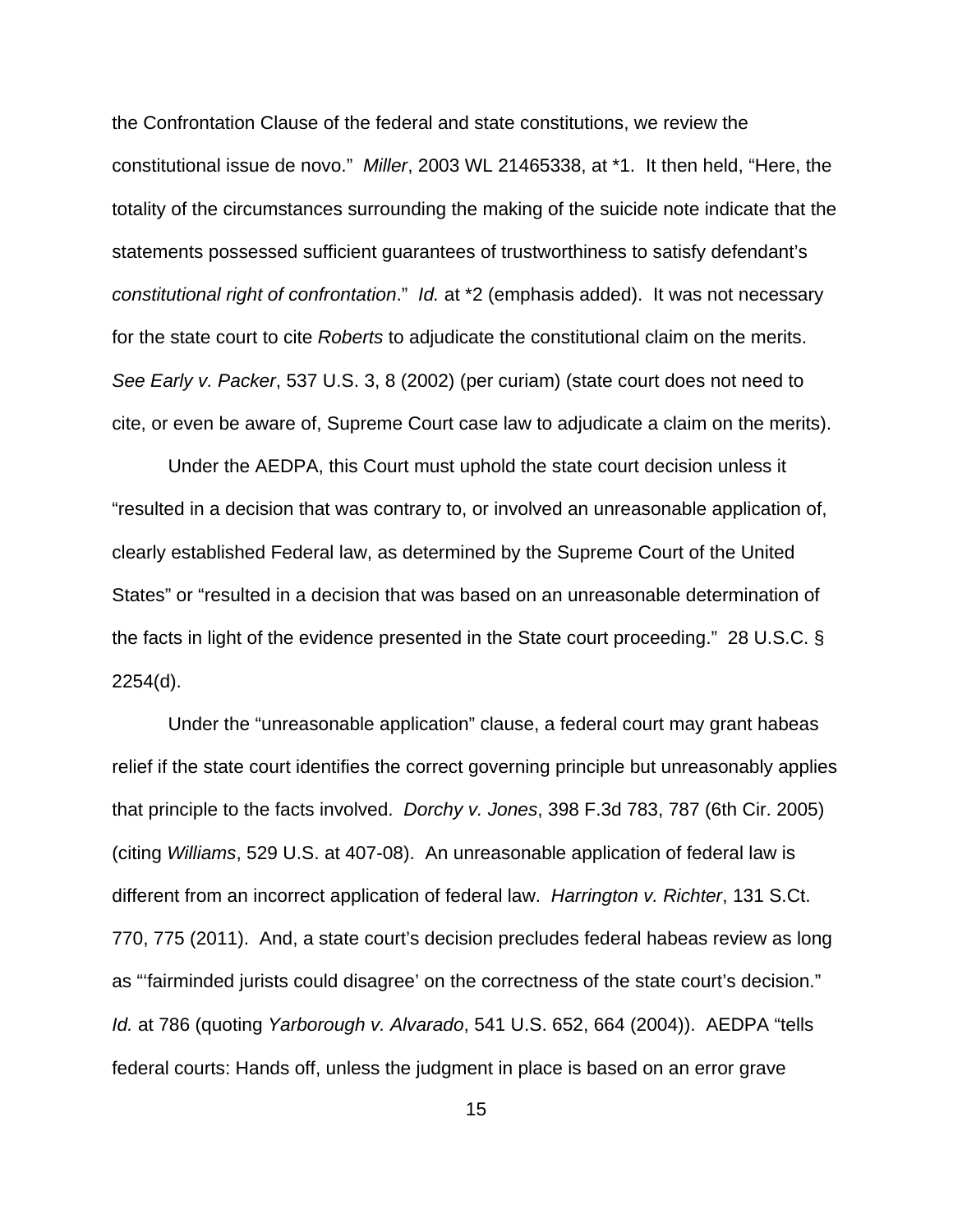enough to be called 'unreasonable.'" *Herbert v. Billy*, 160 F.3d 1131, 1135 (6th Cir. 1998) (quoting *Lindh v. Murphy*, 96 F.3d 856, 870-71 (7th Cir. 1996), *rev'd on other grounds*, 521 U.S. 320 (1997)). When assessing whether a rule was unreasonably applied, courts must look to the rule's specificity; the more general the rule, the more leeway courts have. *Harrington*, 131 S.Ct. at 786.

"Under the 'contrary to' clause, a federal court may grant habeas relief if the state court arrives at a conclusion opposite to that reached by the Supreme Court on a question of law or if the state court decides a case differently than the Supreme Court has decided on a set of materially indistinguishable facts." *Dorchy*, 398 F.3d at 787 (citing *Williams*, 529 U.S. at 405-06). In addition, "'[a] state-court decision will certainly be contrary to [the Supreme Court's] clearly established precedent if the state court *applies a rule* that contradicts the governing law set forth in [Supreme Court] cases.'" *Fulcher v. Motley*, 444 F.3d 791, 799 (6th Cir. 2006) (quoting *Williams*, 529 U.S. at 405) (alteration and emphasis in *Motley*).

"Legal determinations made by state courts are entitled to substantial deference under AEDPA." *Dorchy*, 398 F.3d at 787. "As amended by AEDPA, § 2254(d) stops short of imposing a complete bar on federal court relitigation of claims already rejected in state proceedings." *Harrington*, 131 S.Ct. at 786. "Section 2254(d) reflects the view that habeas corpus is a 'guard against extreme malfunctions in the state criminal justice systems,' not a substitute for ordinary error correction through appeal." *Id.* (quoting *Jackson v. Virginia*, 443 U.S. 307, 332, n. 5 (1979) (Stevens, J., concurring in judgment)). In addition, a federal habeas court must presume the correctness of state court factual determinations. 28 U.S.C. § 2254(e)(1). A petitioner shoulders the burden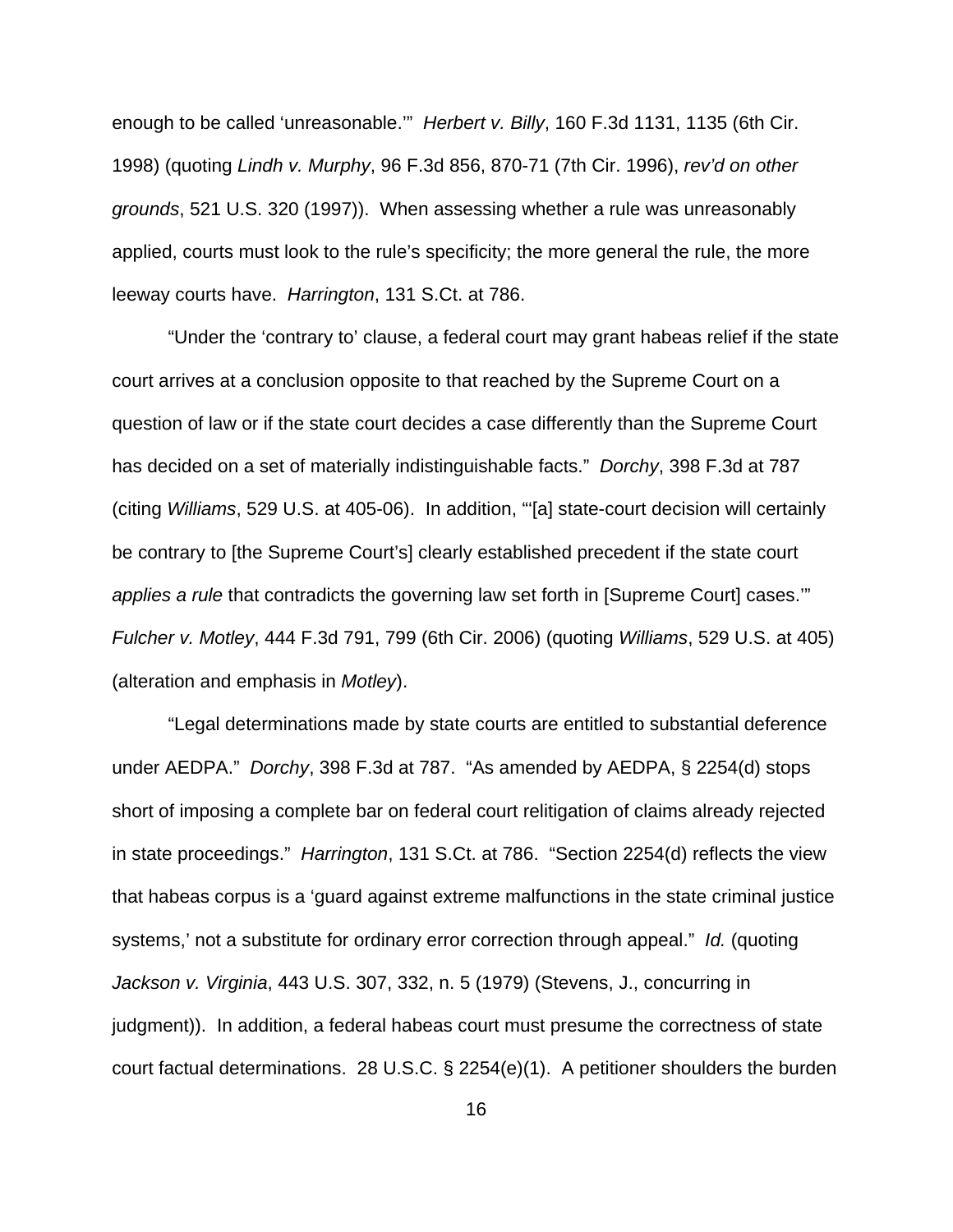to rebut this presumption with clear and convincing evidence of incorrectness. *Warren v. Smith*, 161 F.3d 358, 360-61 (6th Cir. 1998).

In reviewing the state court decision, this Court looks to the last reasoned opinion and, where a higher state court has ruled on a petitioner's motion on grounds different than those of the lower court, this Court reviews the higher court's decision alone. *Salts v. Epps*, 676 F.3d 468, 479 (5th Cir. 2012). The Michigan Court of Appeals' decision was the last reasoned state court opinion in this case. It was decided on the merits, and is the focus of this Court's review under the AEDPA's deferential standard.

Although only Supreme Court case law is relevant to determining what law is "clearly established," the decisions of the United States Courts of Appeals may be helpful to the extent they review and interpret Supreme Court case law to determine whether a legal principle is clearly established by the Supreme Court. *Hill v. Hofbauer*, 337 F.3d 706, 716 (6th Cir. 2003).

#### **B. Applicable Law**

According to the Sixth Amendment to the United States Constitution, "[i]n all criminal prosecutions, the accused shall enjoy the right . . . to be confronted with the witnesses against him . . . ." U.S. Const. amend. VI. The Confrontation Clause is applicable to the states through the Fourteenth Amendment Due Process Clause. *See Pointer v. Texas*, 380 U.S. 400, 406 (1965). The Court in *Roberts* recognized that a fundamental value protected by the Sixth Amendment is face to face confrontation at trial, and that this right "'forms the core of the values furthered by the Confrontation Clause.'" 448 U.S. at 63, n. 5 (quoting *California v. Green*, 399 U.S. 149, 157 (1970)). "The central concern of the Confrontation Clause is to ensure the reliability of the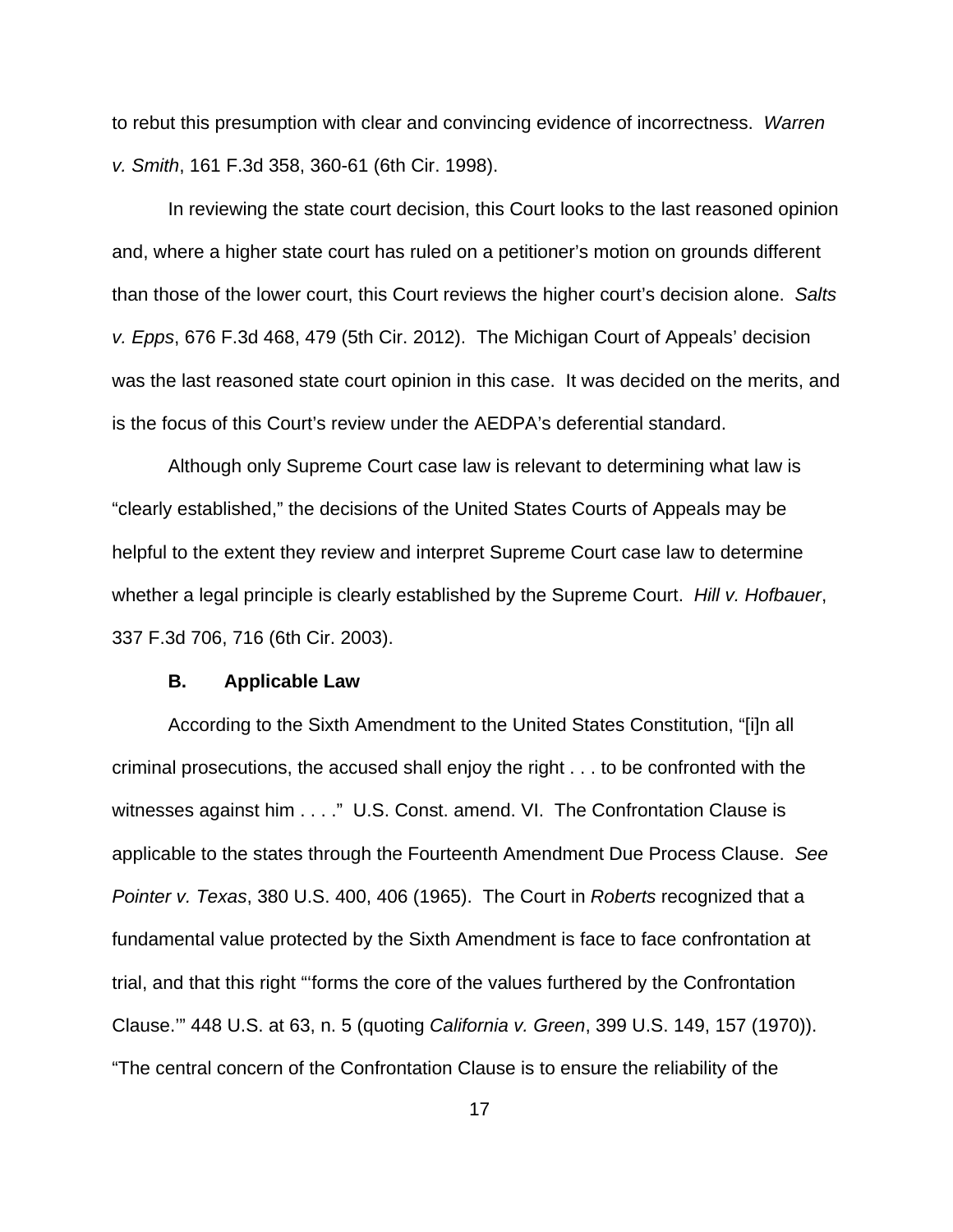evidence against a criminal defendant by subjecting it to rigorous testing in the context of an adversary proceeding before the trier of fact." *Maryland v. Craig*, 497 U.S. 836, 845 (1990).

But, the Clause does not guarantee criminal defendants the absolute right to a face to face meeting with the witnesses against them; instead, it permits, where necessary, the admission of certain hearsay despite a defendant's inability to confront the declarant at trial*. Id.* at 845, 847-48.

In *Greene v. Fisher*, --- U.S. ----, 132 S.Ct. 38, 44-45 (2011), the Supreme Court held that clearly established federal law, for AEDPA purposes, is the law at the time of the state-court adjudication on the merits, not the law at the time the petitioner's conviction becomes final. Relying on its decision in *Cullen v. Pinholster*, 563 U.S. ----, 131 S.Ct. 1388 (2011), the Court explained, "§ 2254(d)(1) requires federal courts to 'focu[s] on what a state court knew and did,' and to measure state-court decisions 'against this Court's precedents *as of* '*the time the state court renders its decision*.'" *Id.* at 44 (citing *Cullen*, 131 S.Ct. at 1399) (alteration in original).

Thus, it was error for this Court and the Sixth Circuit to address Miller's claim under *Crawford*, decided on March 8, 2004; this was eight months after the Michigan Court of Appeals affirmed Miller's conviction, but before the Michigan Supreme Court ruled on Miller's request for leave to appeal. The distinction between *Crawford*, and *Roberts*, the controlling Confrontation Clause case before *Crawford*, is important. *Crawford* overruled *Roberts*' holding with respect to testimonial hearsay. In fact, *Roberts* drew no distinction between what was testimonial and what was not, and focused instead on testing reliability. *Crawford* held that out-of-court statements which are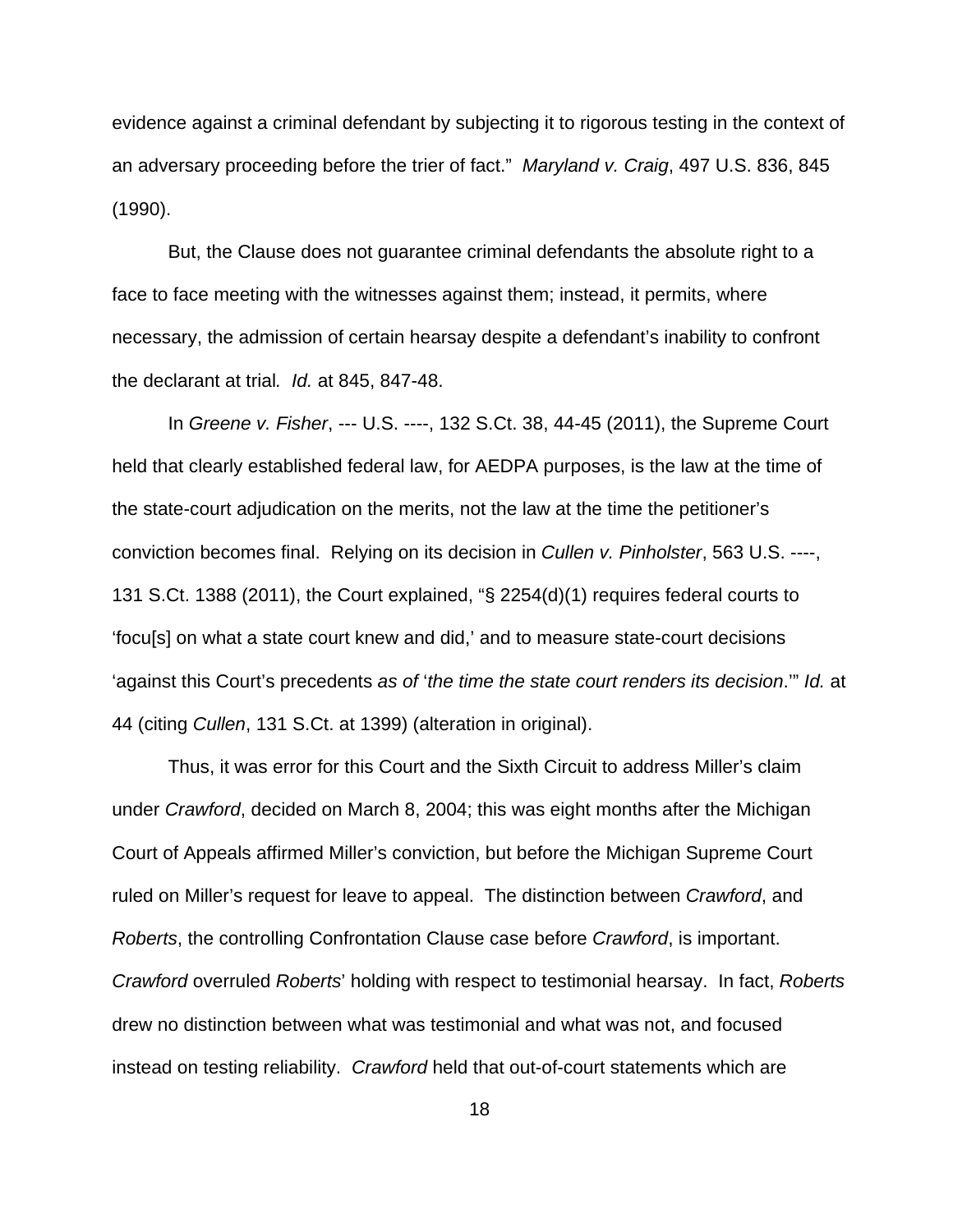testimonial in nature are barred by the Confrontation Clause unless the witness is unavailable and the defendant had a prior opportunity to cross-examine the witness, regardless of whether such statements are deemed reliable. *See Crawford*, 541 U.S. at 53-69.

*Roberts* held that as long as the government shows that: (1) a witness against the accused is unavailable for cross-examination at trial and (2) his statement bears "adequate indicia of reliability," the prosecution's use of that statement does not violate the defendant's Sixth Amendment right to confront his accuser. *Id.* at 66. The Supreme Court explained that reliability could be inferred without more where the evidence falls within a firmly rooted exception to the rule barring hearsay. *Id.* Otherwise, the evidence must be excluded absent a showing of "particularized guarantees of trustworthiness." *Id. Roberts* established a "'general approach' [to] determin[e] when incriminating statements admissible under an exception to the hearsay rule also meet the requirements of the Confrontation Clause." *Idaho v. Wright*, 497 U.S. 805, 814 (1990) (quoting *Roberts*, 448 U.S. at 65). As Respondent points out, "[t]he more general the rule, the more leeway courts have in reaching outcomes in case-by-case determinations." *Yarborough v. Alvarado*, 541 U.S. 652, 664 (2004).

The Supreme Court declined to endorse a mechanical test for determining whether particularized guarantees of trustworthiness exist. *Wright*, 497 U.S. at 822. Instead, "the unifying principle is that these factors relate to whether the . . . declarant was likely to be telling the truth when the statement was made." *Id.* In *Wright*, the Supreme Court listed some of the factors courts can consider to determine whether hearsay statements are reliable. *Id.* These include: the spontaneity and consistent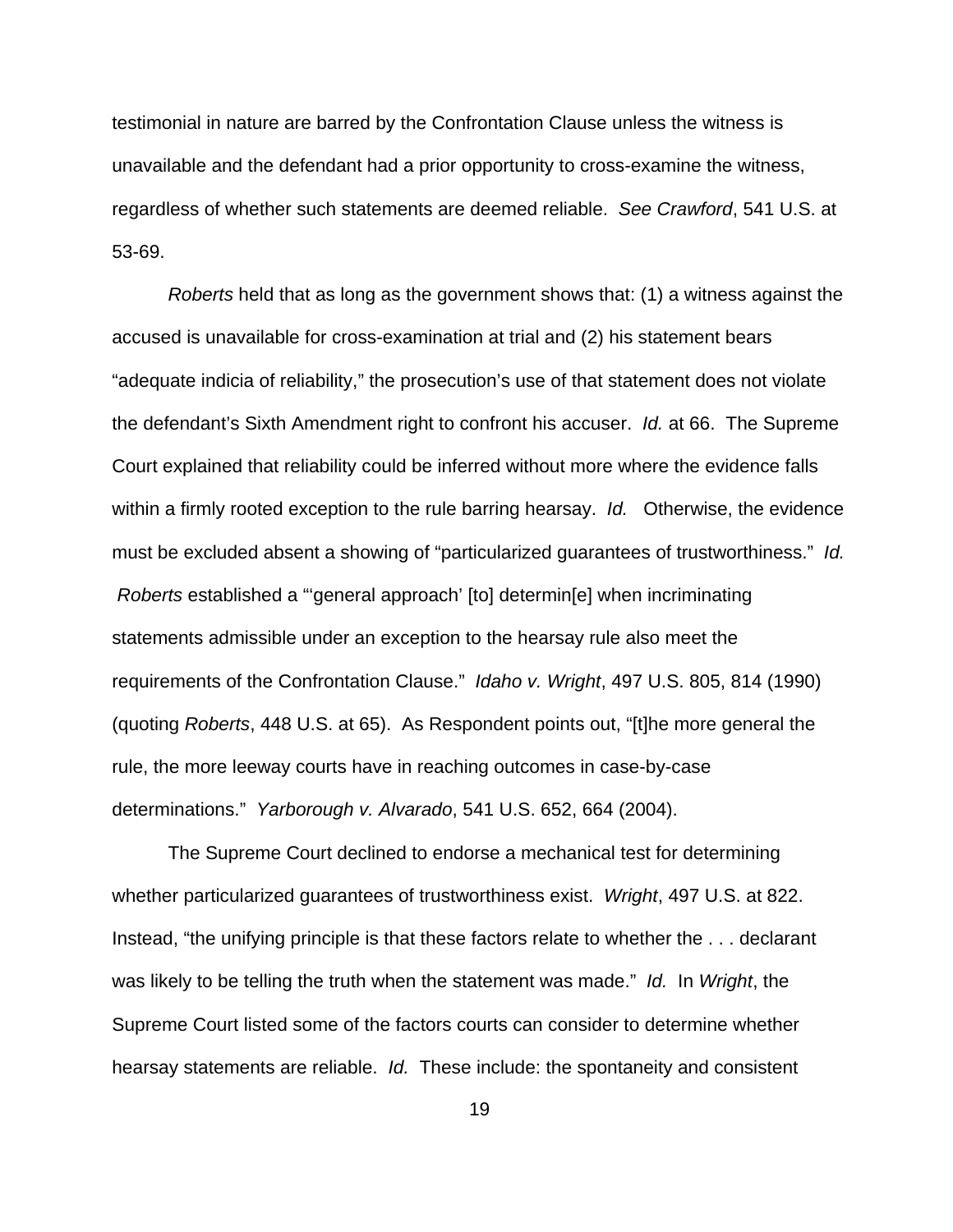repetition of statements; the mental state of the declarant; and, a lack of motive to fabricate, among others. *Id.* at 821-22. "These factors are, of course, not exclusive, and courts have considerable leeway in their consideration of the appropriate factors." *Id.* at 822.

The *Wright* Court warned that corroborating evidence should not be used to support a hearsay statement's reliability. *Id.* at 822-23. "To be admissible under the Confrontation Clause, hearsay evidence used to convict a defendant must possess indicia of reliability by virtue of its inherent trustworthiness, not by reference to other evidence at trial. *Id.* at 822; *see also Lilly v. Virginia*, 527 U.S. 116, 137-38 (1999) ("We have squarely rejected the notion that 'evidence corroborating the truth of a hearsay statement may properly support a finding that the statement bears particularized guarantees of trustworthiness.'" (quoting *Wright*, 497 U.S. at 822)).

Finally, as Petitioner points out, presumptive unreliability often attaches to accomplices' confessions which incriminate defendants. *Lee v. Illinois*, 476 U.S. at 541- 42; *see also Lilly*, 527 U.S. at 131 ("[W]e have over the years 'spoken with one voice in declaring presumptively unreliable accomplices' confessions that incriminate defendants.'" (quoting *Lee*, 476 U.S. at 541) (citations omitted)). That presumption may be rebutted, however, if the statement bears sufficient indicia of reliability under *Roberts*. *Lee*, 476 U.S. at 543.

# **C. The Michigan Court of Appeals did not apply a rule that was "contrary to" Supreme Court precedent when it held that the suicide note was admissible.**

The Michigan Court of Appeals correctly recognized that the residual hearsay exception under which Cassady's note was admitted at trial, is not a firmly-rooted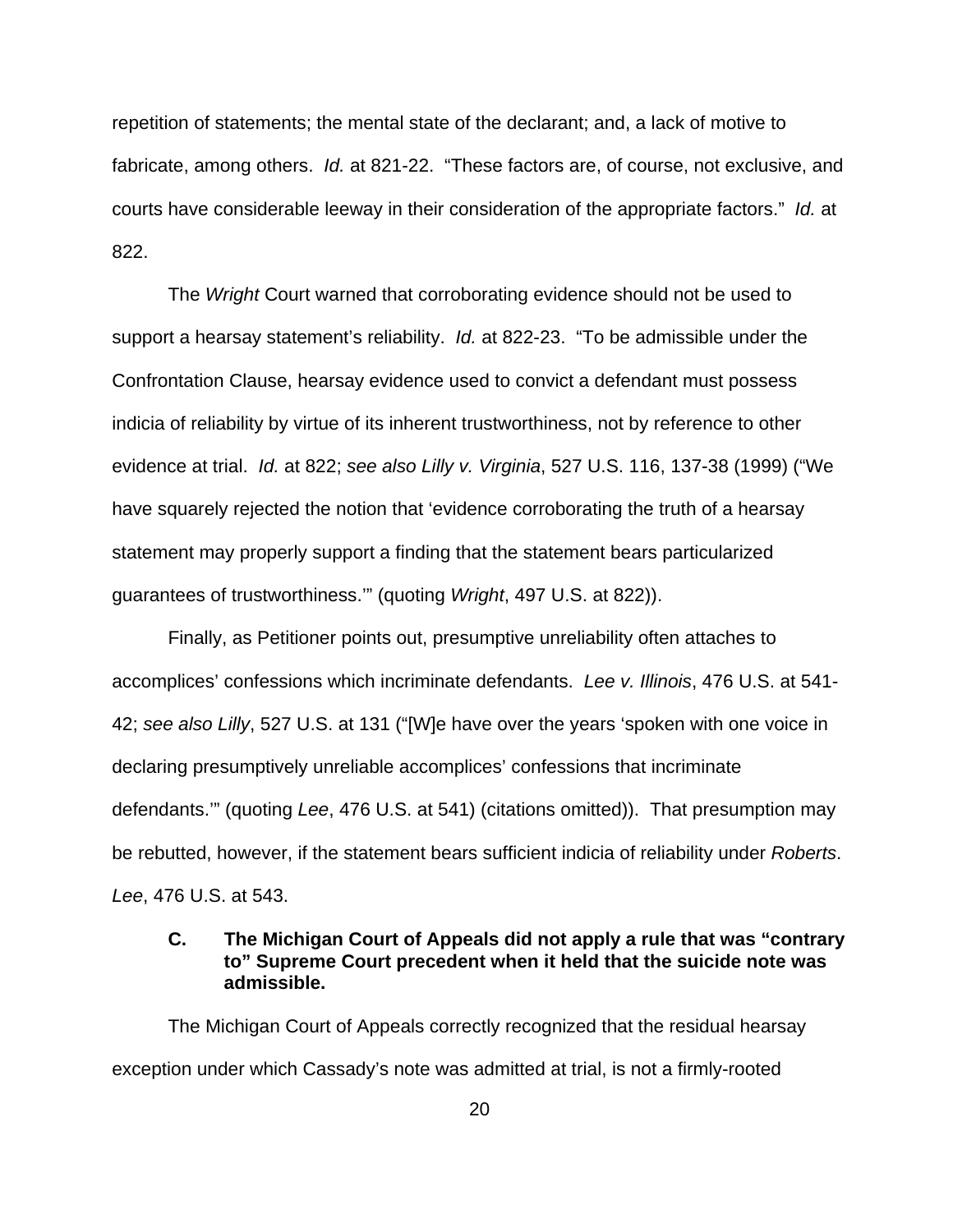hearsay exception for Confrontation Clause purposes. *See Wright*, 497 U.S. at 817. Therefore, the state court considered whether the suicide note bore adequate indicia of reliability under the totality of the circumstances to determine whether it was admissible.

The court listed several factors on which it relied to conclude that the note was admissible. One factor was the statements' consistency. The court said, "As noted by the trial court, Cassady's statements were . . . consistent . . . ." *Miller*, 2003 WL 21465338, at \*2. The court does not explain what it means by "consistent."

Petitioner contends that the state court did not rely on the internal consistency of the note; rather, it compared the statements in the note to other evidence in the record, such as the IMs. This is an important distinction because if the state court meant that the note was consistent with other evidence in the record, it applied a rule contrary to Supreme Court precedent as announced in *Wright*. There, the Supreme Court admonished,

the use of corroborating evidence to support a hearsay statement's 'particularized guarantees of trustworthiness' would permit the admission of a presumptively unreliable statement by bootstrapping on the trustworthiness of other evidence at trial, a result we think at odds with the requirement that hearsay evidence admitted under the Confrontation Clause be so trustworthy that cross-examination of the declarant would be of marginal utility.

*Wright*, 497 U.S. at 823; *see also Motley*, 444 F.3d at 805-06 (concluding that the Kentucky Supreme Court contradicted *Wright* by applying a rule that required it to consider whether extrinsic evidence corroborated a hearsay statement to determine whether the statement bore the "particularized guarantees of trustworthiness" necessary to support its admissibility); *Brown v. Uphoff*, 381 F.3d 1219, 1225 (10th Cir. 2004) (a state court applies a rule contrary to clearly established federal law where it relies on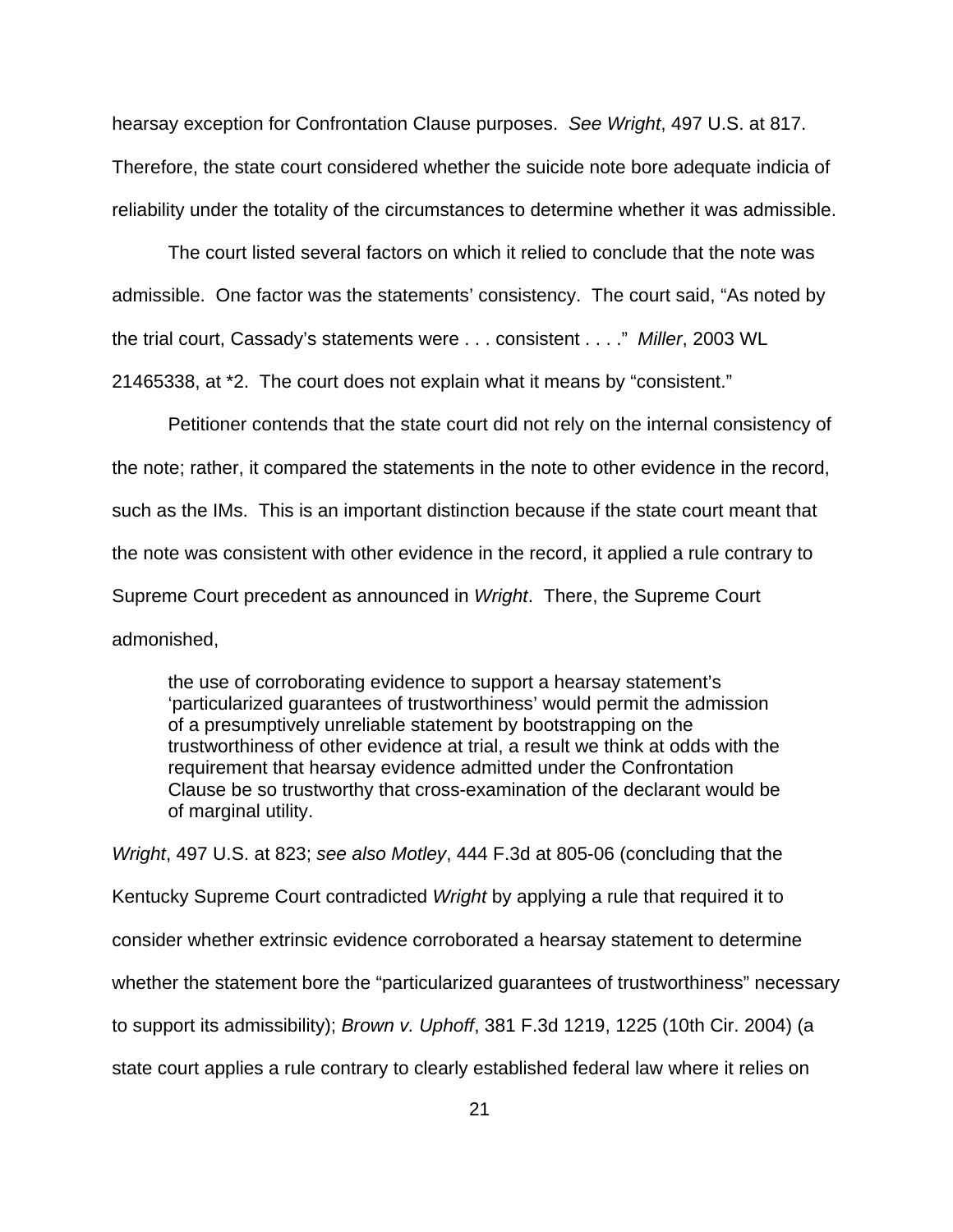corroborating evidence to bolster the reliability of a hearsay statement that does not fall within a firmly rooted hearsay exception).

However, if the court meant that the note was internally consistent, that is, Cassady repeated the same or similar statements throughout the narrative, and did not rely on outside evidence to corroborate the statements there, it did not directly contravene *Wright*. In fact, the *Wright* Court expressly identified the "spontaneity and consistent repetition" of "hearsay statements" as an appropriate consideration when determining whether the statements possess adequate indicia of reliability. 497 U.S. at 821.

The Court disagrees with Petitioner's contention that the state court could have only meant the consistency of the note with other evidence in the record, including the emails and IMs. Several factors lead to the conclusion that the court referred to the internal consistency of the suicide note.

The state court relies on *Lee*, 243 Mich. App. at 171-73, when discussing the factors it assesses to determine whether there were sufficient indicia of reliability to allow the suicide note into evidence. *Miller*, 2003 WL 21465338, at \*2 . In doing so, it expressly states, "[t]he court may not consider whether evidence produced at trial corroborates the statement." *Id.* at \*2 (citing *Lee*, 243 Mich. App. at 178). The *Miller* court observes that "[i]n determining whether a statement possesses adequate indicia of reliability, the trial court must consider the 'totality of the circumstances *surrounding the making of the statement*'. . . ." *Miller*, 2003 WL 21465338, at \*2 (emphasis added). Thus, the court recognized that the only circumstances that mattered were those surrounding the making of the statement, not those outside of the making of the statement that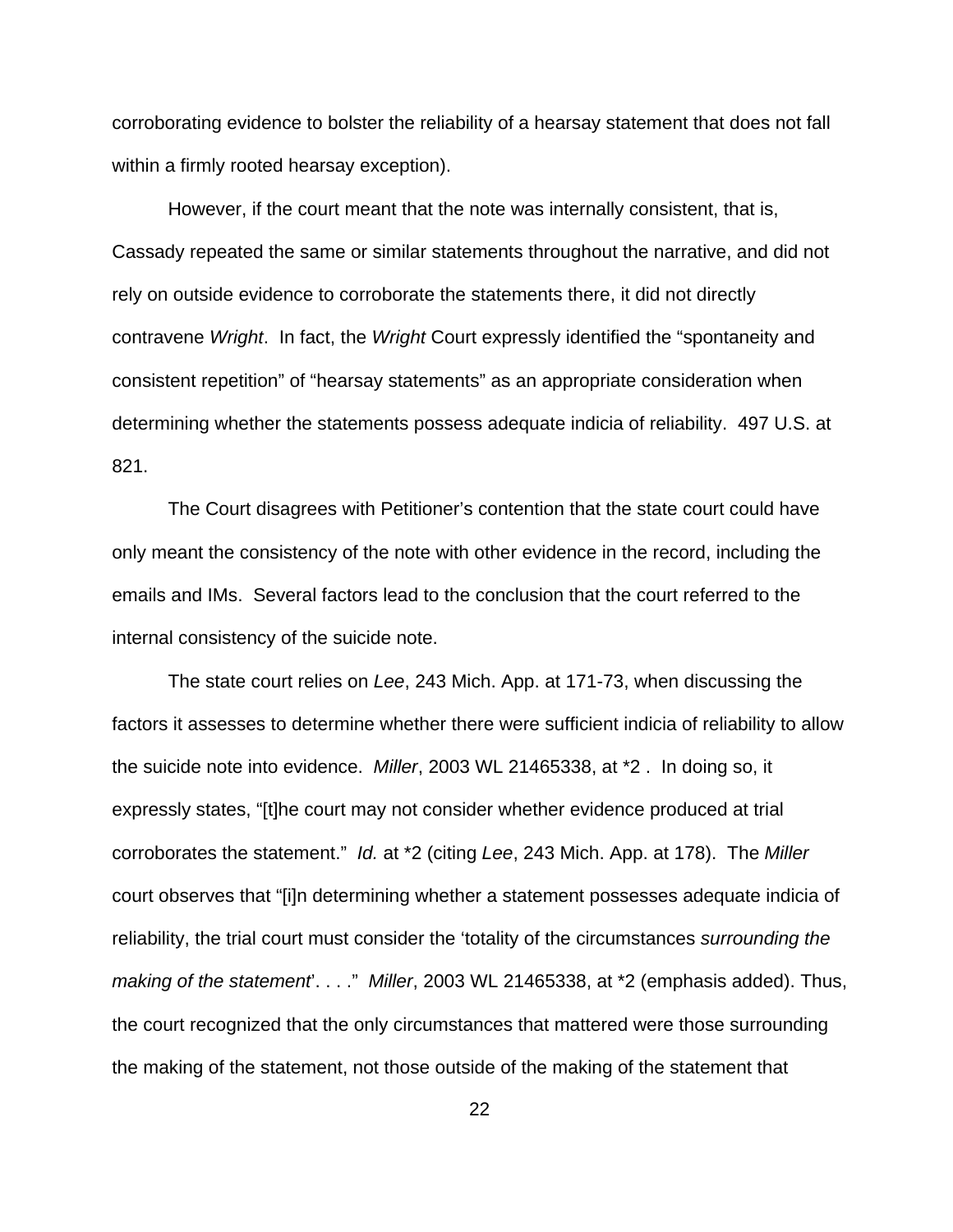tended to corroborate its veracity.

It is clear that the *Lee* court's reference to "consistency" refers not to the consistency of the statements with other evidence in the record, but to the *consistent repetition* by the declarant of the same or similar statements identifying his attacker as a man who did yard work for him. 243 Mich. App. at 179-81 ("The victim consistently maintained at all times that the 'yard boy' committed the crime. . . . When he was fading in and out of sleep, he maintained that identification. The consistency and lucidity of the identification demonstrates its trustworthiness."). The *Miller* court, having cited to and relied on *Lee*, presumably understood this.

A common sense reading of the language of the opinion leads to the same result. The court says, "As noted by the trial court, Cassady's statements were . . . consistent . . . ." *Miller*, 2003 WL 21465338, at \*2. It said the statements were themselves consistent not that they were consistent with anything else in the record. This reading of the court's opinion is certainly plausible. For example, Cassady's statement that Sharee was involved in and helped set up the murder is consistent with the statement that she "just wanted all her money and no more husband." (Doc. # 17-2; 12/14/00 Tr. 352). Likewise, his warning that "she is soon to learn that she can't do that to people" is consistent with his earlier admonition that "[s]he will get what is coming." (*Id.*). He also repeats that Miller lied to him and he felt "taunted" by Bruce.

This reading of the state court's opinion is bolstered by the fact that the court does not explicitly compare the statements to other declarations in evidence, such as those between Cassady and Miller during their IM sessions and emails back and forth. In fact, the court reserves its discussion of the IMs for the next section of the opinion.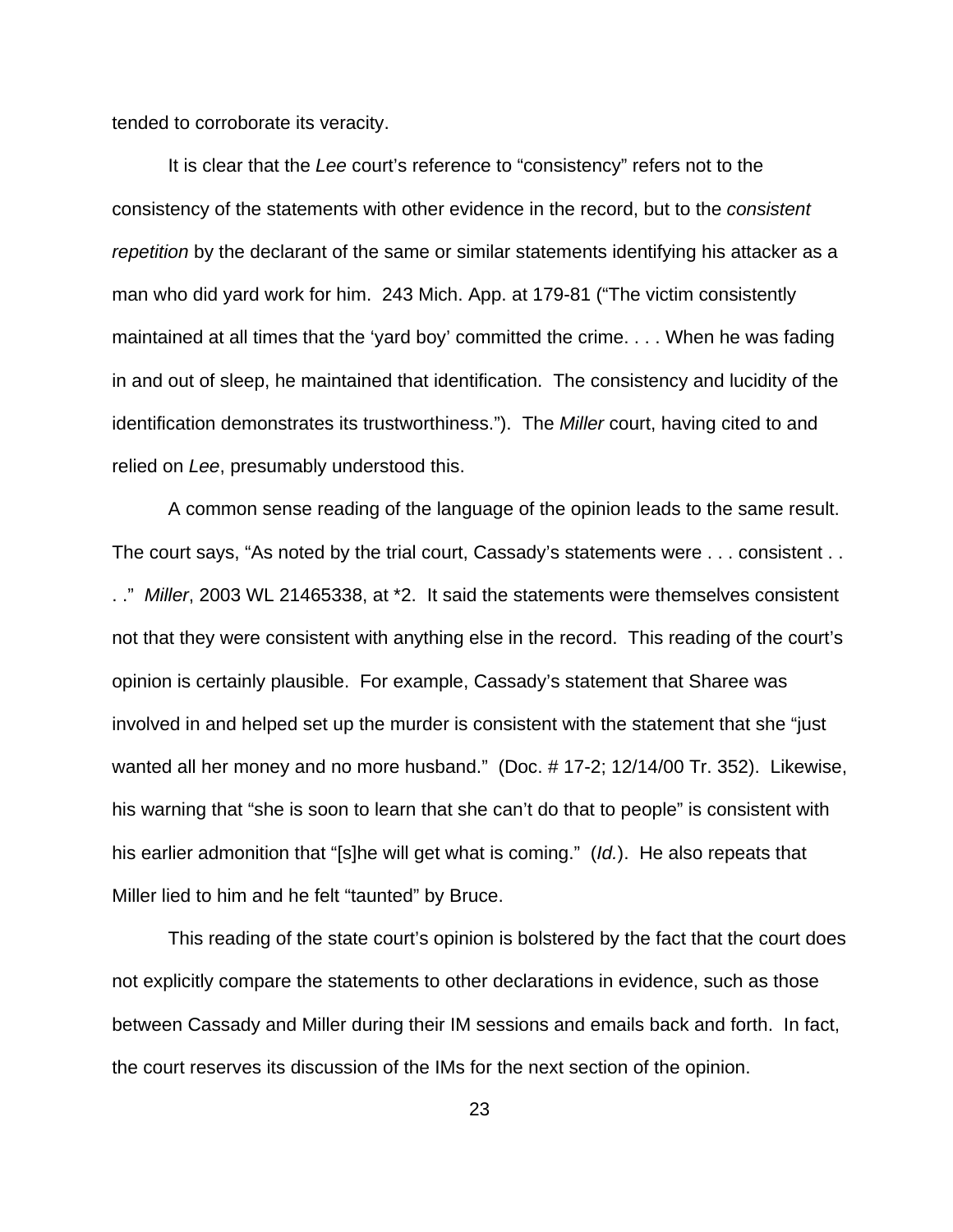Accordingly, the Michigan Court of Appeals did not apply a rule contrary to that stated in *Wright* when it referenced the suicide note's "consistency."

# **D. The Michigan Court of Appeals' decision did not involve an unreasonable application of** *Ohio v. Roberts***.**

Petitioner also argues that the state court unreasonably applied *Roberts* to the facts of this case. The "unreasonable application" and "contrary to" prongs of § 2254(d) are independent tests with different meanings; thus, even if a state court does not directly contravene governing law, a federal habeas court can still find that the state court unreasonably applied clear law. *See Bell v. Cone*, 535 U.S. 685, 694 (2002).

The Court concludes, however, that the Michigan Court of Appeals did not unreasonably apply *Roberts*. The Court reiterates that *Roberts* set forth a general, nonmechanical test of admissibility. This makes Petitioner's burden eminently more difficult to satisfy. *See Renico v. Lett*, 130 S.Ct. 1855, 1864 (2010) (noting that the more general the rule, the greater the potential for reasoned disagreement among fair-minded judges).

Turning to the factors that the Michigan Court of Appeals considered to determine that Cassady's statements were reliable, it is clear that its decision was reasonable.

### **1. Spontaneous and Voluntary**

 First, the court said the statements were "spontaneous and voluntary because [Cassady] made them without prompting or inquiry." *Miller*, 2003 WL 21465338, at \*2. This factor indeed weighs in favor of admissibility. While Petitioner argues that suicide notes are by nature deliberative and planned rather than spontaneous, the state court explained what it meant by using the terms "voluntary" and "spontaneous." It said the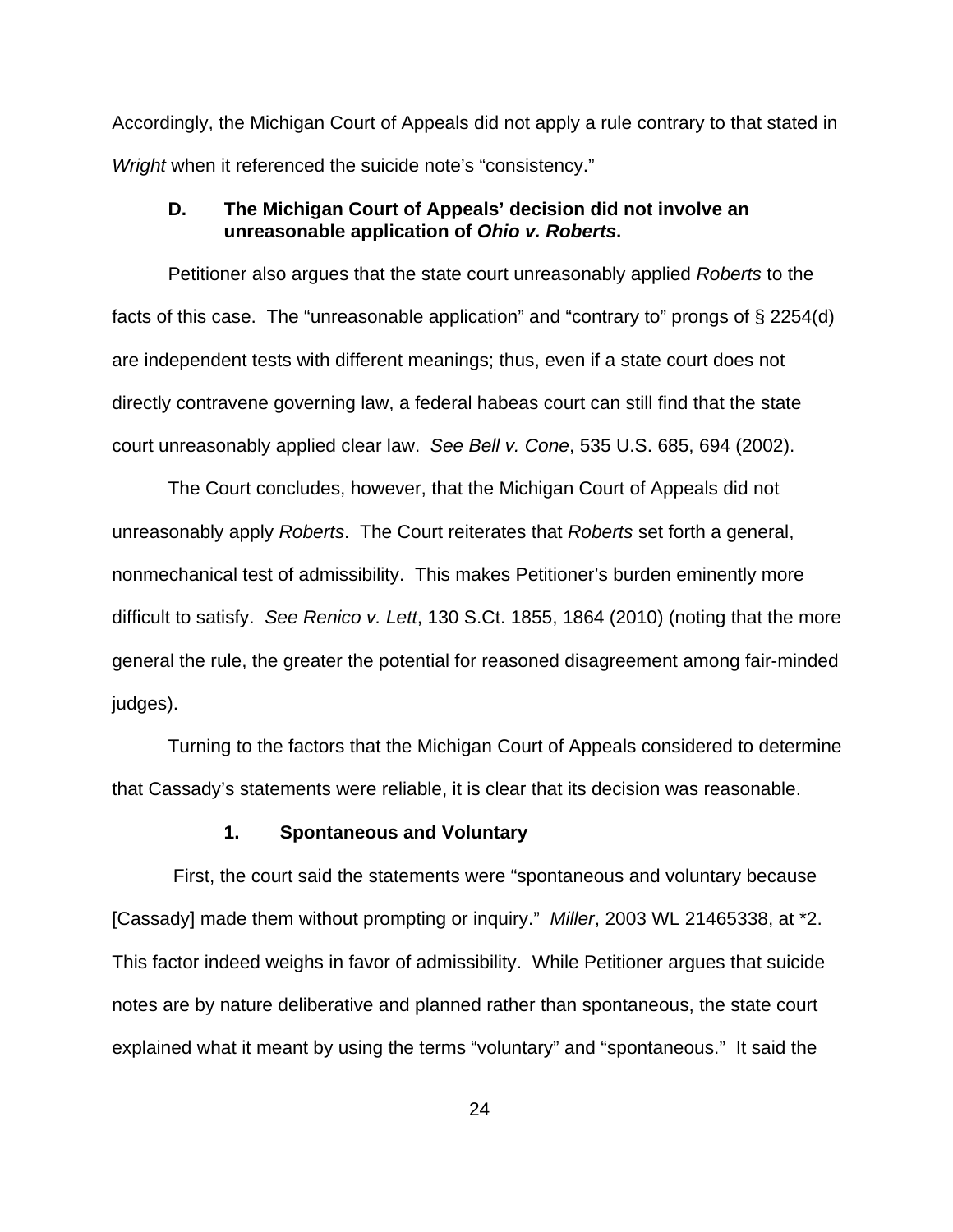note was voluntary in the sense that no one prompted Cassady to write it. *See id.* It understood the term "voluntary" to mean the statements "were [not] made in response to leading questions of made under undue influence." *Id.* It is a reasonable inference for this Court to conclude the Michigan Court of Appeals meant that Cassady's suicide note was his choice to write, making it, in a sense, both spontaneous and voluntary. This is a finding of fact that Miller has not attempted to rebut and is supported by the record. 28 U.S.C. § 2254(e)(1).

Several cases support the proposition that statements made without questioning – especially leading questioning – or pressure, are more reliable than those that result from interrogation. *See, e.g.*, *Bruton v. Phillips*, 64 F. Supp. 2d 669, 681 (E.D. Mich. 1999) (holding that declarant's hearsay statements implicating the petitioner were admissible at petitioner's state court trial in part because the statements were "spontaneous," "voluntary," and were not made in a "coercive atmosphere"); *United States v. Accetturo*, 966 F.2d 631, 635 (11th Cir. 1992) (one indicator that declarant's statement was reliable was the fact that he gave it after "voluntarily" coming to the police station and it was not made in response to "leading questions or undue police influence"); *United States v. Barrett*, 8 F.3d 1296, 1300 (8th Cir. 1993) (courts may consider the "spontaneity of the statement" when assessing reliability (citing *Wright*, 497 U.S. at 819)).

There are circumstances in which voluntariness must not be considered. Courts must not rely on the fact that a legally voluntary, uncoerced statement was made to police after *Miranda* rights were waived to support the reliability of a custodial confession. *See Lee*, 476 U.S. at 544 (voluntariness for Fifth Amendment purposes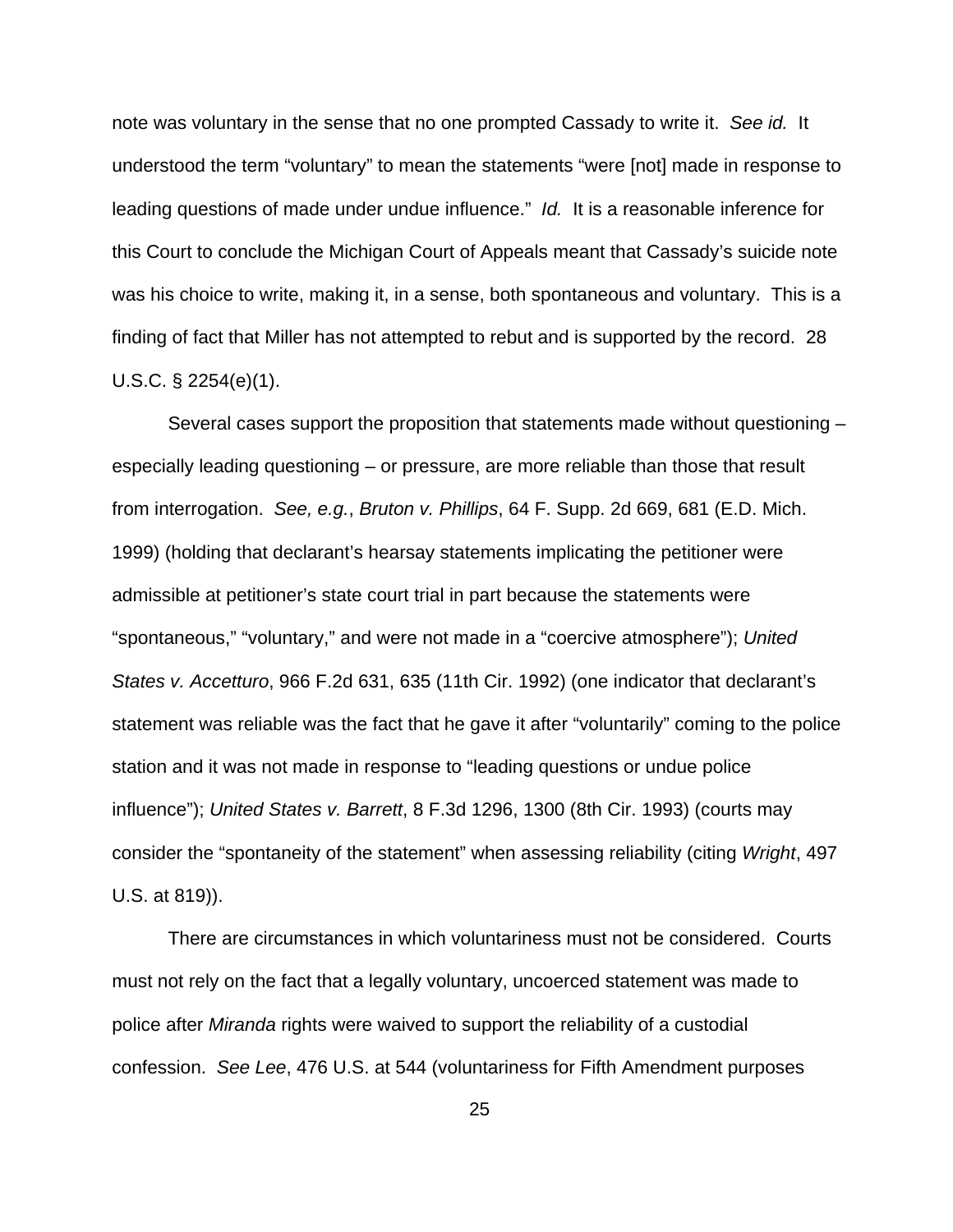does not bear on the question of whether a confession is also free from any desire, motive or impulse to fabricate); *Brown v. Upoff*, 381 F.3d 1219, 1225 (10th Cir. 2004) (holding the Wyoming Supreme Court contravened *Lee* by relying on the voluntariness of statements given by the habeas petitioner's codefendant, after his *Miranda* rights were read, to find those statements reliable). But, there was no custodial confession here. The Fifth Amendment inquiry is simply not applicable. Further, the state court made clear that it considered Cassady's statements voluntary in the sense that they did not result from formal questioning; it did not reference *Miranda* or the Fifth Amendment.

### **2. Repetition**

The court relied on the fact that the statements were "consistent." As already noted, the Supreme Court endorsed the applicability of this factor in some circumstances. *See Wright*, 497 U.S. at 821; *see also Barrett*, 8 F.3d at 1300 ("Some of the factors that are appropriate to consider include the spontaneity of the statement, *the consistent repetition*, and the child's lack of motive to fabricate." (citing *Wright*, 497 U.S. at 821-22) (emphasis added)).

The Michigan Court of Appeals did rely, in part, on the internal consistency of the suicide note to support its reliability. While Cassady's statements in the suicide note are somewhat consistent and repetitive (for example, he says multiple times Miller will learn her lesson and that she "lied to me"), this factor is not particularly relevant to the reliability inquiry in this case. Courts that rely on the consistency of statements to support their admission typically refer to the same or similar statements *repeated at different times to different people. See, e.g.*, *Lee*, 243 Mich. App. at 168, 179 (holding that a nontestifying declarant's identification of his attacker was reliable in part because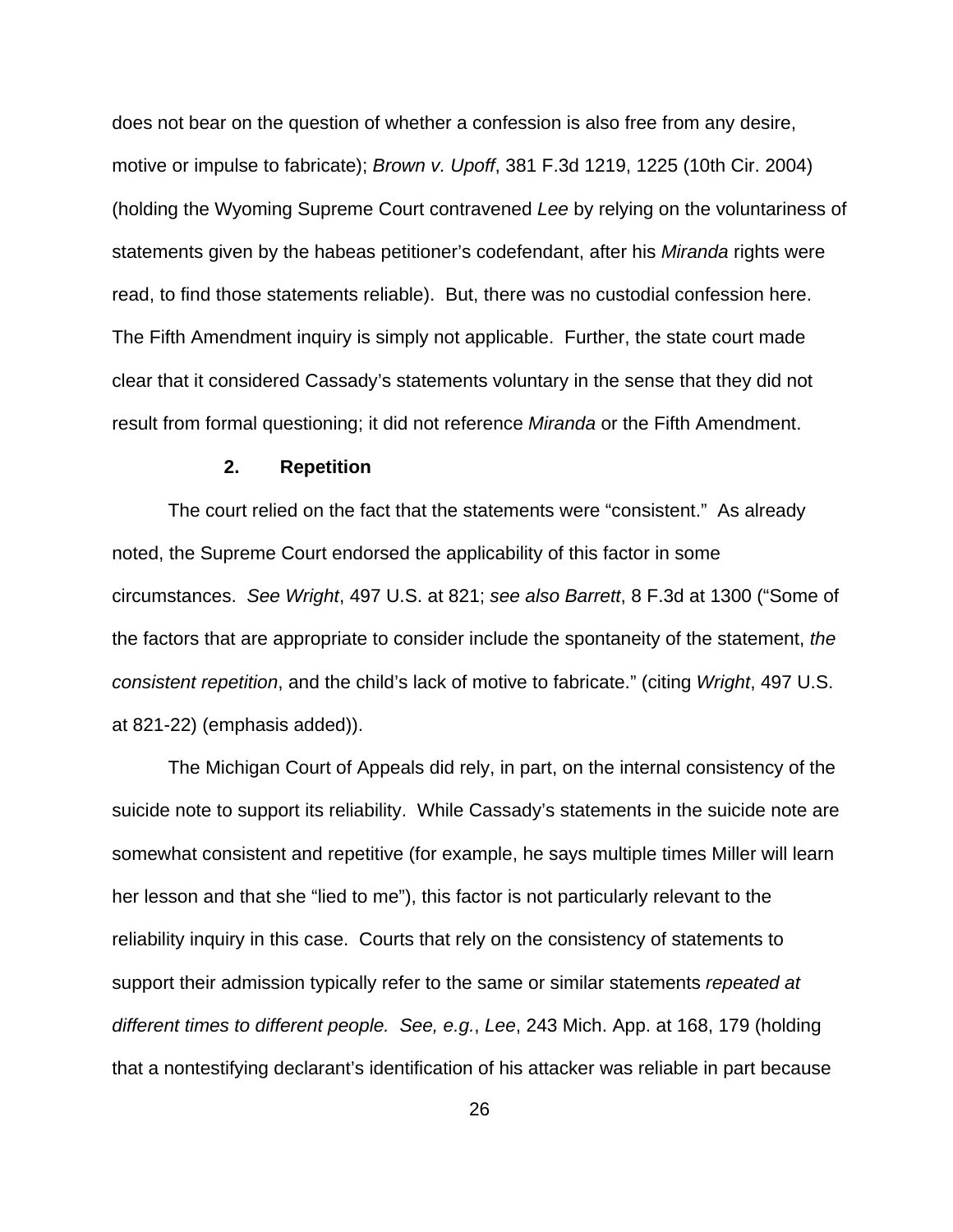he told several people the same thing, the "yard boy" committed the crime); *State v. Robinson*, 153 Ariz. 191, 201, 735 P.2d 801, 811 (1987) ("Nicole's spontaneous revelations of Robinson's acts were consistent. Her statement to Carol Decker in late September was essentially the same as her statement to Danielle Parr in August.") (cited in *Wright*).

Cassady consistently repeats the same or similar statements throughout his note; however, these statements are made at the same time and to the same people, his parents. When a factor relied on is not clearly contrary to Supreme Court precedent but does not support the state court's ruling, this Court is to ignore the factor, analyzing only those that provide support. *See generally Dorchy*, 398 F.3d at 788-91. Therefore, the consistency of Cassady's statements does not support reliability and admissibility under *Roberts*.

### **3. Contemporaneous**

The Michigan Court of Appeals next considers that the statements were made fairly contemporaneously to Cassady's death. Bruce Miller was murdered on November 8, 1999; Cassady committed suicide on February 11, 2000. Courts have observed that the time frame within which hearsay statements are made impacts the reliability analysis. *See, e.g.*, *United States v. Holland*, 880 F.2d 1091, 1094 (9th Cir. 1989) ("Answers to the following questions are relevant to reliability . . . whether [the statement] was contemporaneous with the matters described."); *United States v. Colon-Miranda*, 992 F. Supp. 82, 85 (D.P.R. 1997) ("Though declarant had previously been arrested and was cooperating with the police and the statement was not given under oath subject to crossexamination, and *despite the fact that declarant made the statement four days after the*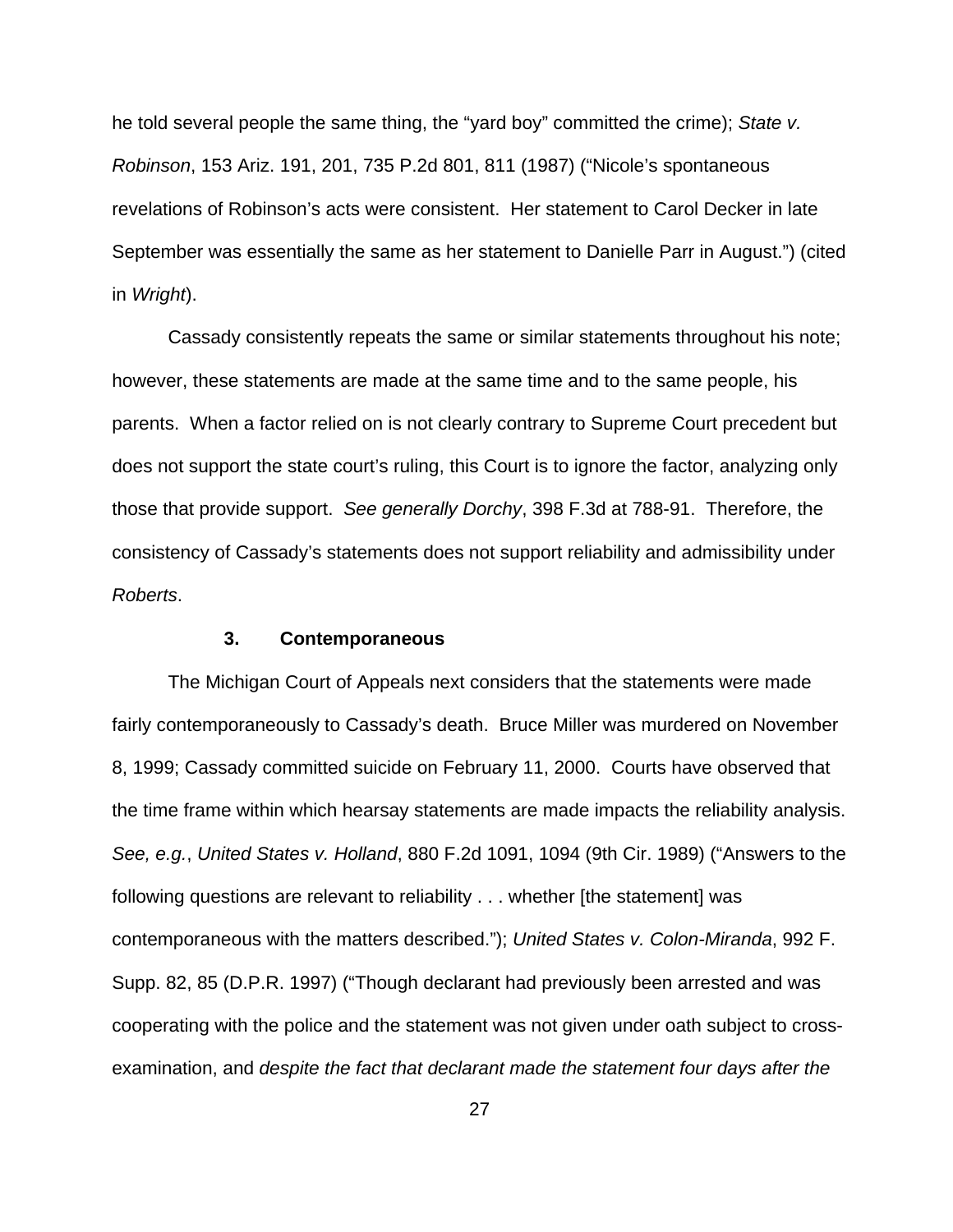*incident*, we find that the other circumstances surrounding the statement are sufficient indicia of trustworthiness for purposes of satisfying [the residual hearsay exception]." (emphasis added)).

The relevant inquiry is whether the suicide note was contemporaneous to the homicide (the matter described in the note), not to Cassady's death. The passage of time dulls memories; the closer in time Cassady's statements were to the murder, the more reliable they are.

The Michigan Court of Appeals did not analyze this question. It is unclear exactly when Cassady wrote the suicide note although presumably it was after the murder; obviously it was before his own death. Thus, it was written sometime in that three month period. Assuming Cassady wrote the note immediately before he committed suicide, the statements were made about three months after the murder. This is not a terribly long time, but, it is much longer than the "four days" the *Colon-Miranda* court found cut against reliability. Moreover, Cassady's statements were not detailed; he simply implicated Petitioner in the orchestration of the murder; he did not describe how she was involved or what she did. The note primarily spoke of his anger toward her because of her duplicity. Thus, passage of time is not relevant to the reliability analysis and does not support the state court's ruling.

#### **4. Personal Knowledge**

The fourth factor the state court relied on was "personal knowledge." It observed that Cassady was a witness to the events he described in the note. Petitioner argues that this is not a good factor to use because "more or less *every* statement made by an unavailable party offered for the truth will be from the declarant's 'personal knowledge,'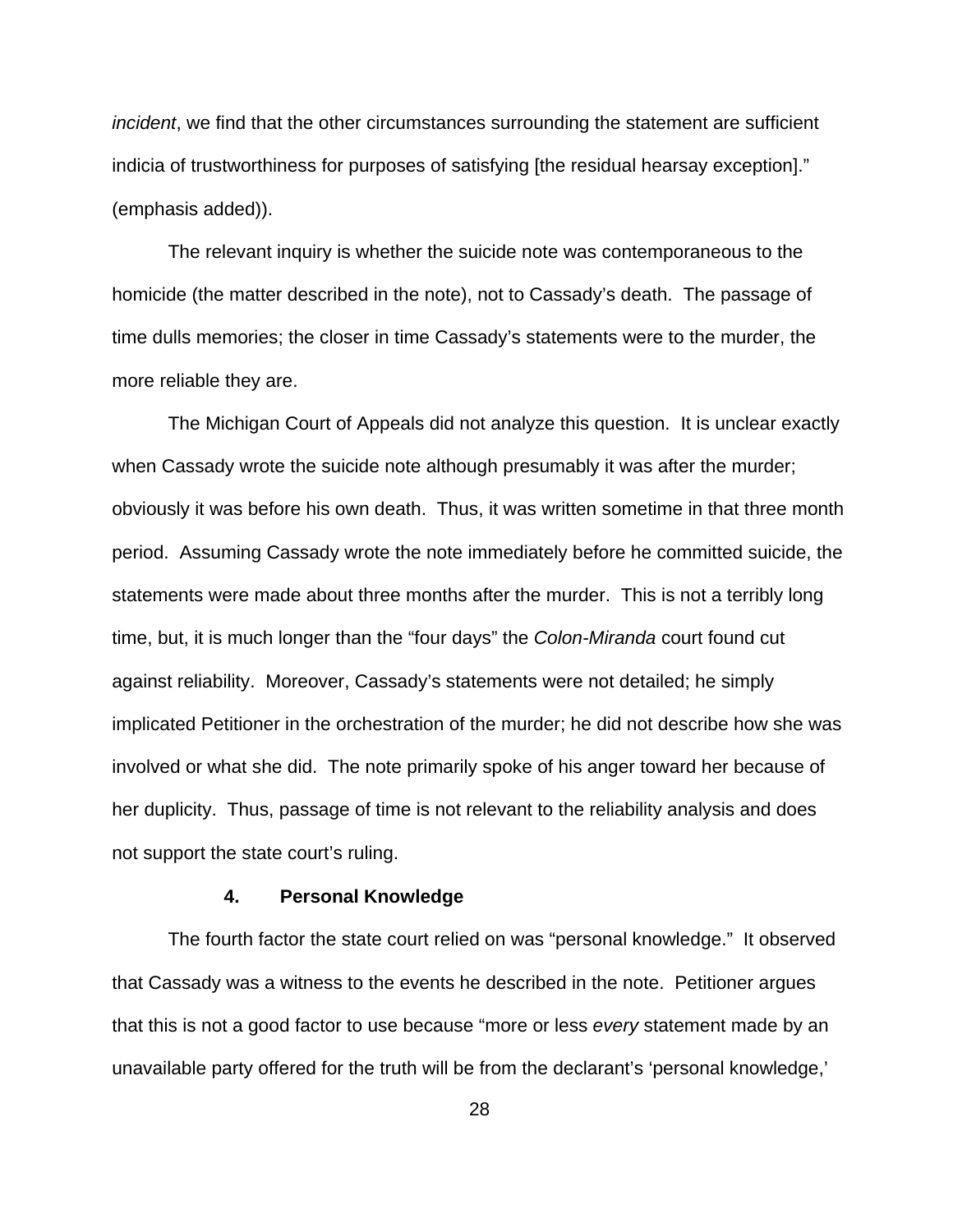otherwise there would be additional hearsay problems." (Doc. # 69 at 14).

The Sixth Circuit endorses this as a relevant factor to the trustworthiness analysis. *See Dorchy v. Jones*, 398 F.3d 783, 790-91 (6th Cir. 2005) ("With regard to the fact that Knox was an eyewitness, many courts, including this one, have indeed concluded such a factor supports a finding of trustworthiness." (citing *United States v. Barlow*, 693 F.2d 954, 962 (6th Cir. 1982))). However, this factor is typically used in the context of an eyewitness to a crime – someone uninvolved in the crime himself – making a statement about what the defendant(s) did. *See, e.g.*, *Dorchy*, 398 F.3d at 786, 790-91; *Barlow*, 693 F.2d at 962.

Relying on Cassady's personal knowledge of the events described in the suicide note is circular. The Court would have to presume that Cassady's statements are reliable, but only because he was an eyewitness to the crime. The Court cannot make this presumption. The purpose of analyzing these factors is to determine how reliable his statements are, that is, if there is a sufficient likelihood that they are true. Thus, "personal knowledge" does not support the state court's holding.

#### **5. Statements to Family as Opposed to Law Enforcement**

Next, the Michigan Court of Appeals says, "In addition, Cassady directed the statements to family members, i.e., his mother and father, people to whom Cassady would likely speak the truth." *Mille*r, 2003 WL 21465338, at \*2. Cassady's note was addressed to his parents and was placed on top of the briefcase of evidence for the police. Cassady did not tell his brother or parents to give the note to the police, as he did with the other evidence. This factor weighs heavily in favor of reliability.

The Sixth Circuit, along with others, recognizes that statements to friends and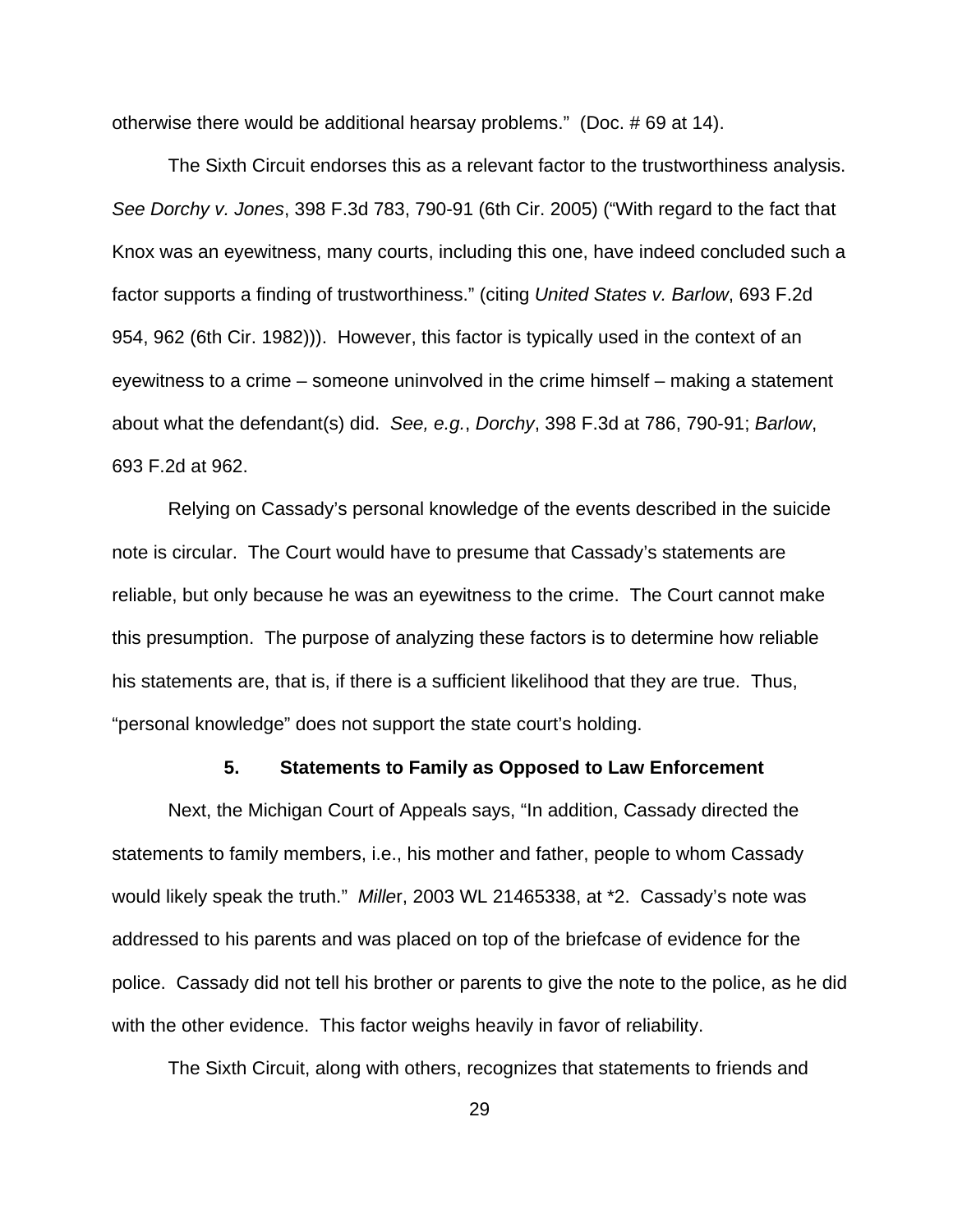family are more reliable than those made to law enforcement as part of a custodial interrogation. *United States v. Franklin*, 415 F.3d 537, 548 (6th Cir. 2005); *United States v. Gibson*, 409 F.3d 325, 337-38 (6th Cir. 2005); *United States v. Manfre*, 368 F.3d 832, 842 (8th Cir. 2004); *United States v. Tocco*, 200 F.3d 401, 406 (6th Cir. 2000); *Bruton v. Phillips*, 64 F. Supp. 2d 669, 680-81 (E.D. Mich. 1999); *Latine v. Mann*, 25 F.3d 1162, 1167 (2d Cir. 1994); *United States v. York*, 933 F.2d 1343, 1362 (7th Cir. 1991), *rev'd on other grounds en banc*, 182 F.3d 562 (7th Cir. 1999); *United States v. Katsougrakis*, 715 F.2d 769, 776 (2d. Cir. 1983), *cert. denied*, 464 U.S. 1040 (1984); *cf. United States v. Seeley*, 892 F.2d 1, 2 (1st Cir. 1989) (holding that the statement against interest exception to the hearsay rule is "firmly rooted" in a case involving statements made to the declarant's girlfriend and stepfather).

The Supreme Court holds a presumption of unreliability attaches to *custodial confessions* by accomplices. *See Lilly*, 527 U.S. at 131 (a statement inculpating the declarant and his alleged accomplices is not trustworthy when made as a part of a custodial confession to law enforcement officers); *Lee*, 476 U.S. at 541 (same). The rationale is that when an accomplice makes statements to investigators, he has a motive to shift the blame to another in order to curry favor with law enforcement. *Lee*, 476 U.S. at 545 (focusing on the motives a *codefendant* might have to implicate another defendant in the crime); *see also Katsougrakis*, 715 F.2d at 776 ("[T]he principal danger of hearsay statements that implicate both the declarant and the accused is that the declarant may have some ulterior motive for volunteering evidence against both parties – the declarant may confess hoping to gain immunity or a reduced sentence in return for his cooperation in convicting the accused."). However, when the declarant makes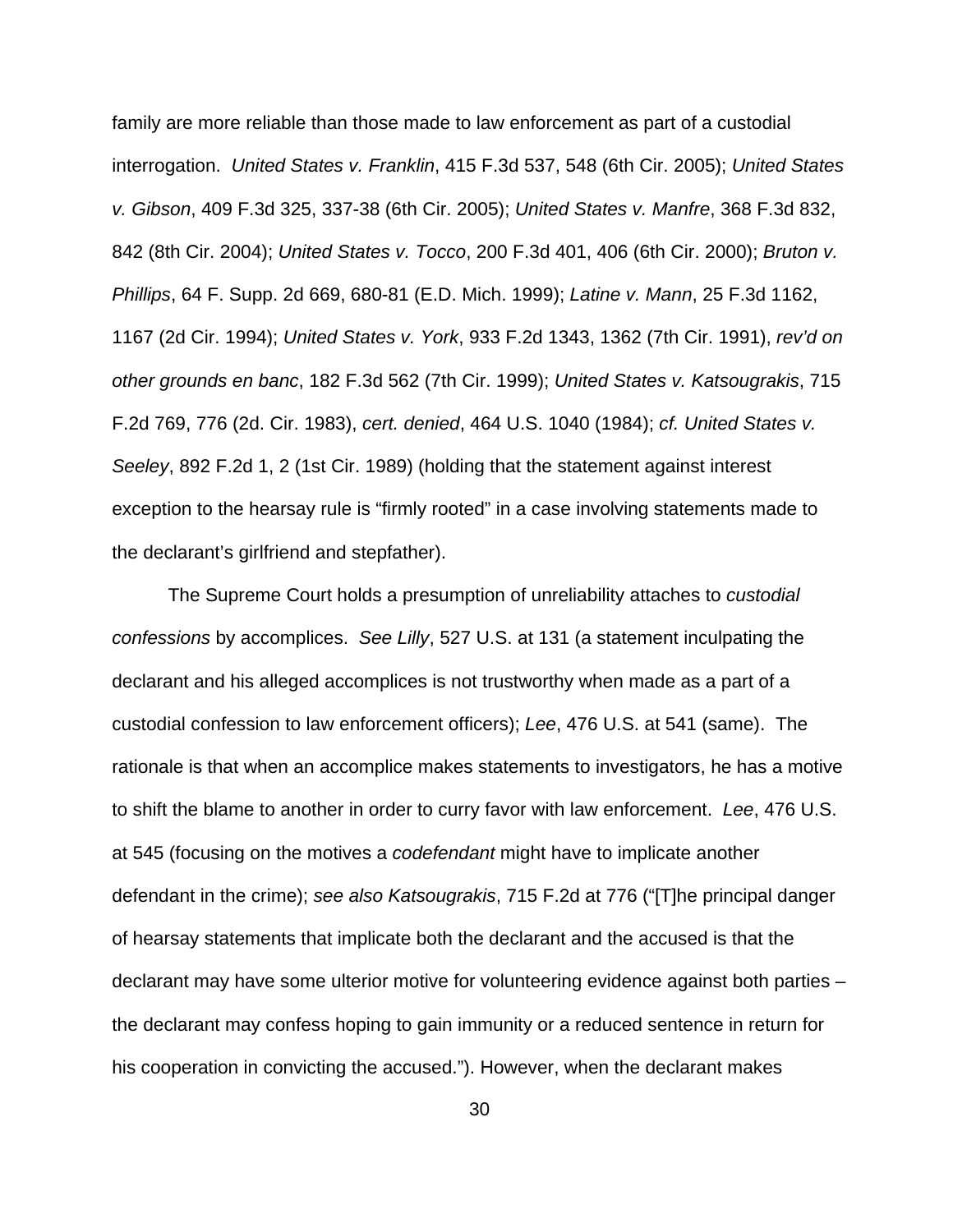statements to friends and family he lacks a similar motive to fabricate. *E.g*., *Hill v. Hofbauer*, 337 F.3d 706, 717 (6th Cir. 2003) (distinguishing between a confession given to law enforcement and one made to "an acquaintance or a fellow accomplice," stating in the latter situation the declarant is "not motivated by a desire to curry the favor of law enforcement officials"). Cassady was not a codefendant, was not under investigation, and was not attempting to curry favor with law enforcement.

In *Franklin*, a nontestifying codefendant, Jamaal Clarke, told longtime friend Walter Wright that he and defendant Marcus Franklin robbed an armored vehicle. 415 F.3d at 543. Clarke's statement was admitted at Franklin's trial through Wright. *Id.*  Franklin argued that the testimony violated his confrontation right. *Id.* The Sixth Circuit disagreed, concluding that "Clarke's statements to Wright bear particularized guarantees of trustworthiness . . . ." *Id.* at 545.

The court reasoned:

In contrast to cases in which a declarant confesses to law enforcement but additionally implicates his accomplice in the crime, this case involves statements the declarant (Clarke) made in confidential exchanges with a long-time friend – a friend he had no reason to conclude would reveal those statements to law enforcement. Moreover, in his statements to Wright, Clarke did not minimize his role in the robbery; the most plausible conclusion to draw from the content of the statements is that Clarke and Franklin each played substantial roles in the commission of the offense. As we recently reiterated, the admission into evidence of statements such as these does not offend the confrontation clause.

*Id.* at 548 (citing *Gibson*, 409 F.3d at 338 ("Griffin's testimony was admissible . . . .

Gibson's statements were not made to the police or in the course of an official

investigation. Nor was Gibson attempting to curry favor or shift the blame from himself to

Mallicoat.")); *see also Tocco*, 200 F.3d at 416 ("We find that the circumstances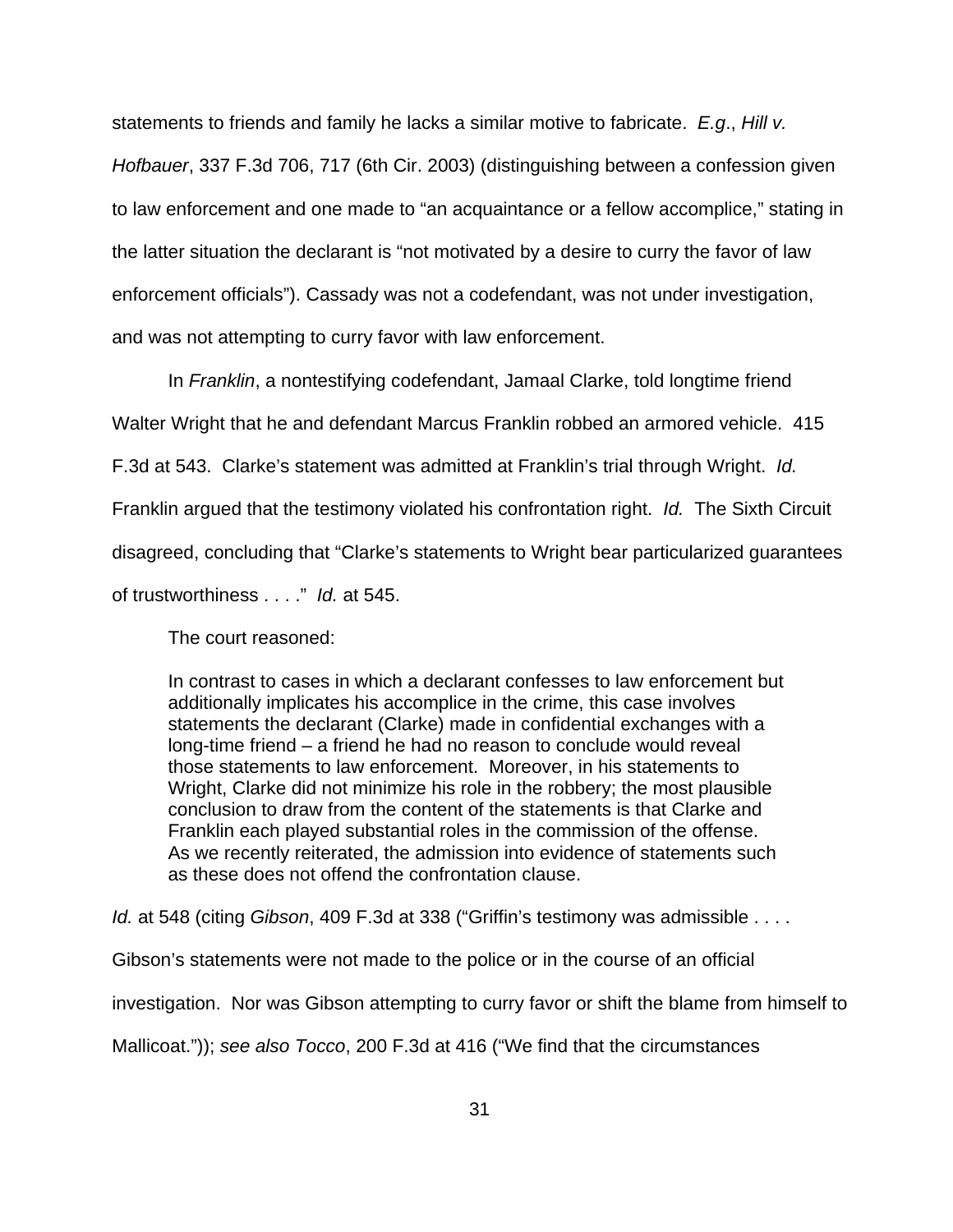surrounding Polizzi's statements in this case indicate that the statements were trustworthy, particularly in light of the fact that Polizzi's statements were made to his son in confidence, rather than to the police or to any other authority for the purpose of shifting the blame to Tocco.").

In a habeas case from this district, the district court reached the same conclusion. In *Bruton*, the codefendant declarant, Perry Davis, made statements to "various civilian witnesses" implicating the petitioner, Paul Steven Bruton, in two murders. 64 F. Supp. 2d at 678. Those statements were admitted at petitioner's state court trial and he was convicted on two counts of first degree murder. *Id.* at 673, 674. In holding that the admission of these statements did not violate the petitioner's Sixth Amendment right to confront witnesses against him, the district court stated, "First, and perhaps most importantly, the statements were made to friends and personal acquaintances, not to law enforcement officers." *Id.* at 680. The court relied on the Second and Seventh Circuit opinions in *Latine* and *York*. *See id.* 

*Latine* and *York* both support the Michigan Court of Appeals' conclusion that this factor weighs in favor of admissibility. In *Latine*, the Second Circuit opined,

As a general matter, if a declarant's statement results from a formal police interrogation, it cannot be introduced against a defendant as evidence of his guilt unless other evidence demonstrates that the defendant adopted or authorized the statement. The admission of such a statement may not violate the Confrontation Clause, however, if the declarant makes the statement to someone he believes is an ally, and "if the circumstances surrounding the portion of the statement that inculpates the defendant provide no reason to suspect that that inculpatory portion is any less trustworthy than the part of the statement that directly incriminates the declarant."

25 F.3d at 1166-67 (citations omitted). The court later held that the statement bore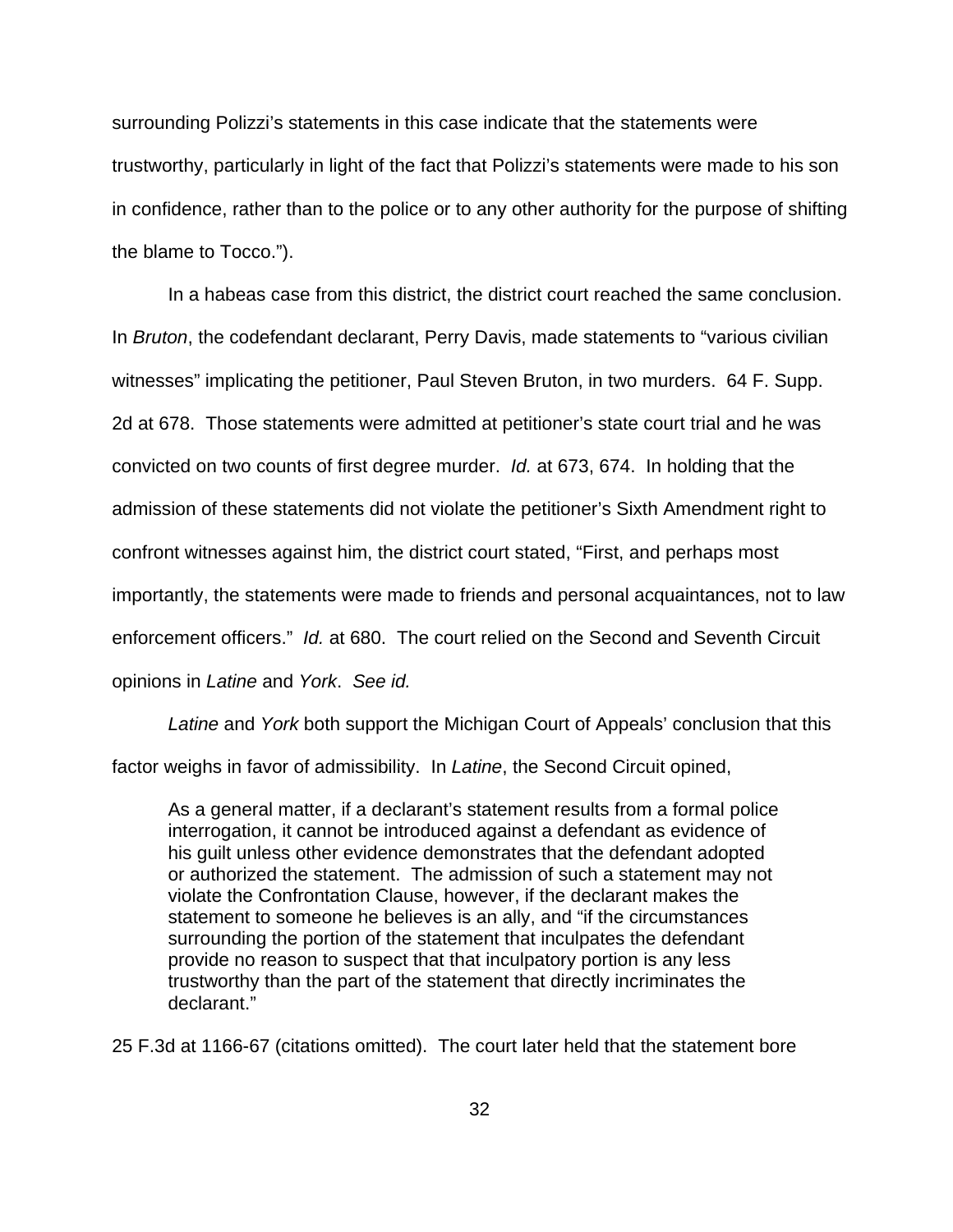adequate indicia of reliability. It said, in relevant part, "Saldana made the statement to a perceived ally, not to law enforcement officials, and thus it cannot be said that he made the statement in an effort to curry favor in a coercive atmosphere." *Id.*

The *York* court held that the district court did not violate the appellant's confrontation right by admitting hearsay statements of a nontestifying witness into evidence. 933 F.2d at 1362-63. It stated, "The circumstances surrounding Maher's statements inculpating York – speaking to acquaintances unconnected to law enforcement – make them eminently trustworthy . . . ." *Id.* at 1362. It said, the declarant's statements were "so trustworthy, in fact, that the advisory committee used that scenario as an example of an inculpatory statement that 'would have no difficulty in qualifying' for admission under 804(b)(3)." *Id.* at 1363 (quoting Rule 803(b)(4) Adv. Comm. N. ("[A] statement admitting guilt and implicating another person, made while in custody, may well be motivated by a desire to curry favor with the authorities and hence fail to qualify as a statement against interest. . . . On the other hand, the same words spoken under different circumstances, e.g., to an acquaintance, would have no difficulty in qualifying."))

Cassady's statements are not the result of a formal interview with law enforcement. He had no apparent reason to curry favor; he believed his fate was either prison or death and said he was choosing the latter. Moreover, he did not shift blame to Miller or try to exonerate himself. Although Cassady accused Miller of manipulating and deceiving him, he acknowledged his very important role in the murder, revealing, "I drove there and killed [Bruce Miller]." (Doc. # 17-2 at 352).

That Cassady accepted responsibility weighs in favor of reliability and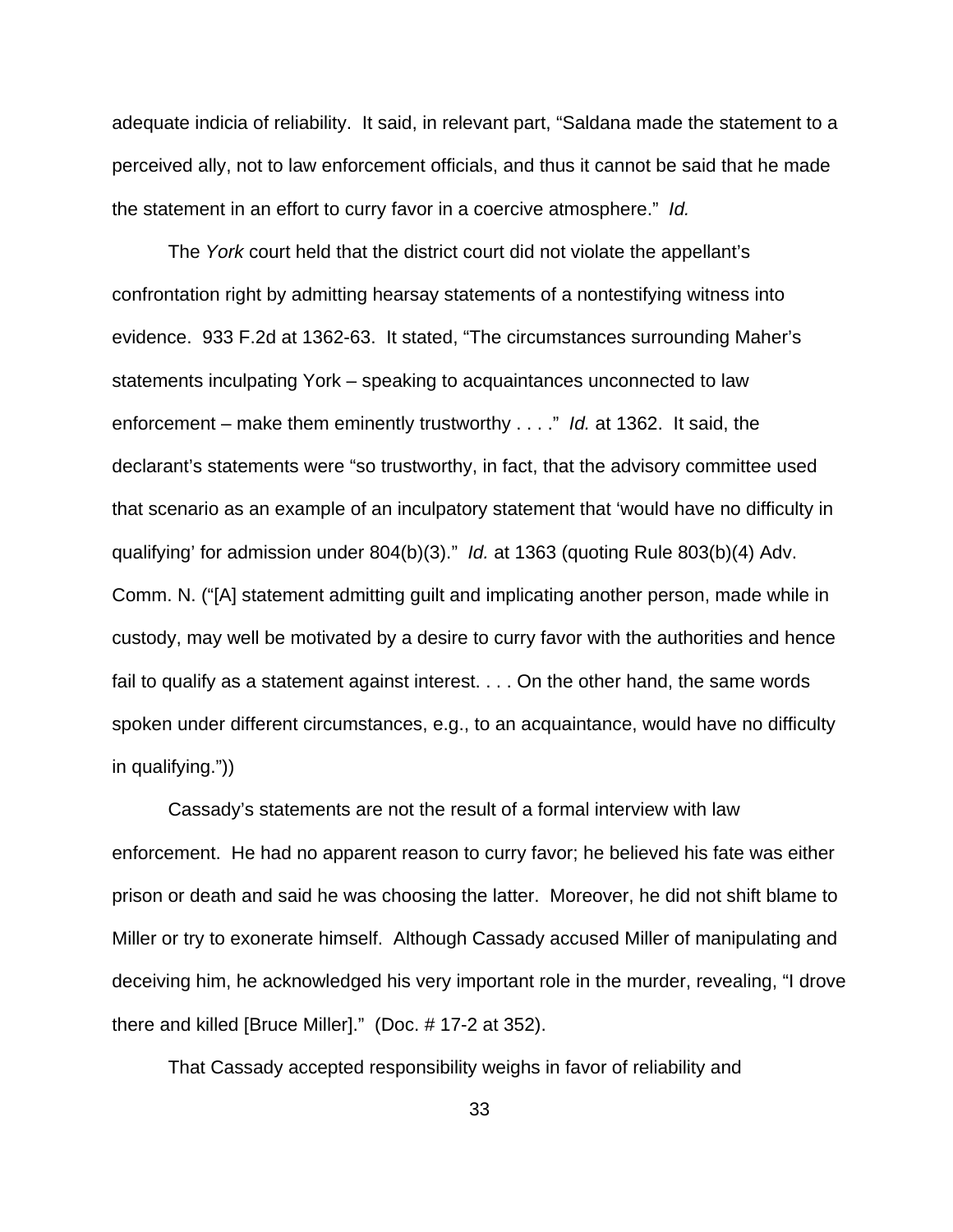admissibility. *See Franklin*, 415 F.3d at 548 (concluding the fact that the declarant did not minimize his role in the crime when he made statements to his close friend made those statements more reliable); *Bruton*, 64 F. Supp. 2d. at 681 (declarant's statements trustworthy in part because he did not attempt to diminish his role in the crimes, shift blame to the petitioner, or accuse petitioner of forcing him to commit the crimes or being the "ringleader of the nefarious activities"); *Latine,* 25 F.3d at 1167 ("Finally, Saldana actually inculpated himself in the statement. Rather than simply stating that the petitioner fired the shot that struck Pellicano, Saldana tied himself directly to the crime by stating that he forced the petitioner at gunpoint to fire upon Pellicano."); *York*, 933 F.2d at 1363 ("[W]hen, as here, the inculpatory portion of a statement is also against the declarant's interest, or when it is neutral because the declarant has not attempted to diminish his own role, there is little reason to suspect that portion of an otherwise reliable statement is untrustworthy." (citing *Lee*, 476 U.S. at 551-52)).

Further, in his plurality opinion in *Lilly*, Justice Rehnquist said confessions made to law enforcement should be treated differently than those made to family members or friends. 527 U.S. at 147 (Rehnquist, J., concurring). He observed that the Supreme Court, in *Dutton v. Evans*, 400 U.S. 74, 89 (1970), "recognized that statements to fellow prisoners, like confessions to family members and friends, bear sufficient indicia of reliability to be placed before a jury without confrontation of the declarant." *Id.* He noted that several federal courts reached the same conclusion. *Id*. (citing *York*, *Seely*, and *Katsougrakis*).

Accordingly, the fact that Cassady directed the suicide note to his parents rather than law enforcement, and treated the note differently than the evidence directed to the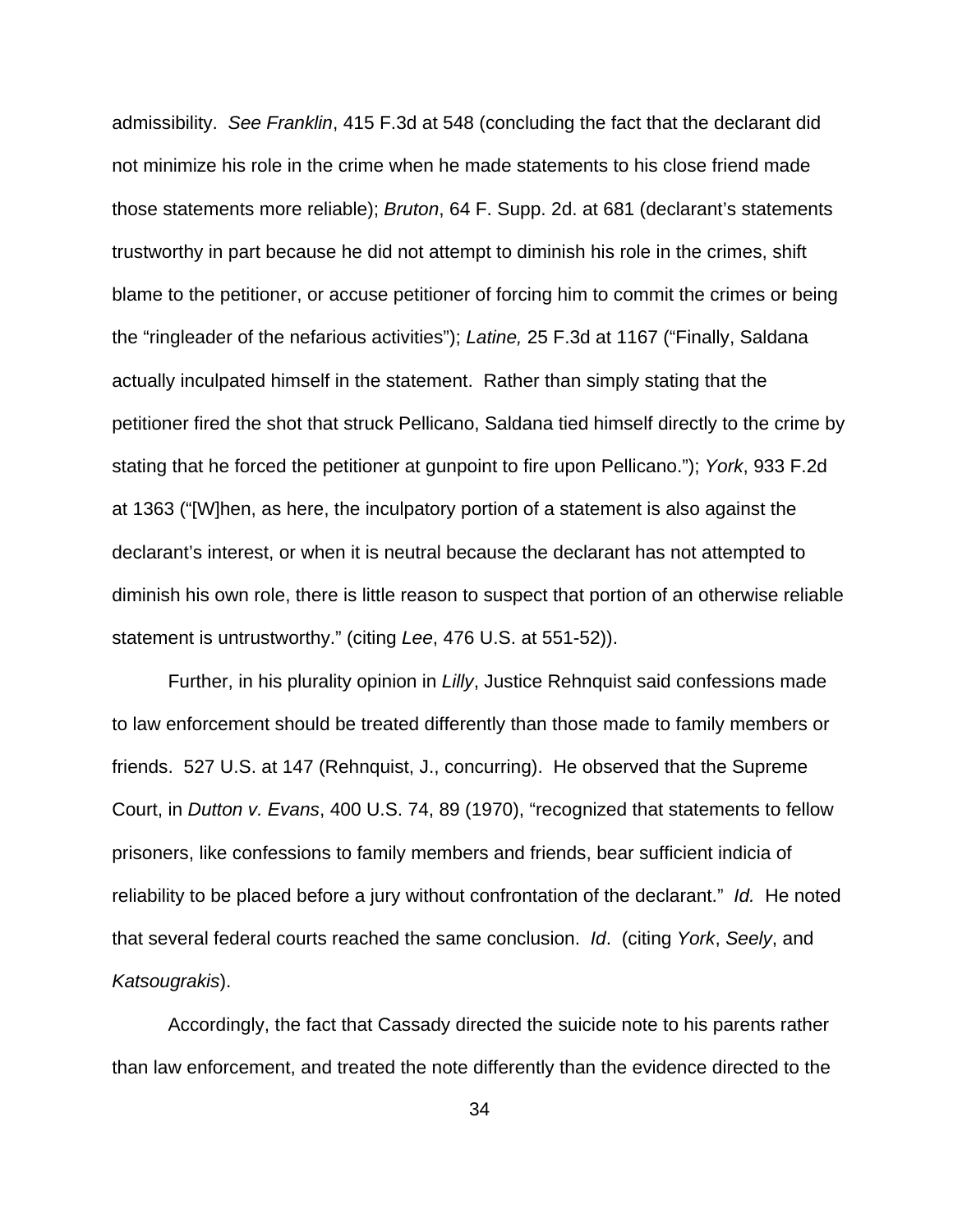police, weighs in favor of admissibility.

For the same reasons, Petitioner's argument that introduction of Cassady's confession was contrary to or involved an unreasonable application of the line of cases applying a weighty presumption against the admissibility of accomplice confessions, fails. *See, e.g.*, *Hill*, 337 F.3d at 716-17.

# **6. Lack of Motive to Fabricate Because of Sense of Impending Death**

The final factor the state court cites is "motive to fabricate." The court says, "Also, the reason Cassady could not testify, because he had committed suicide, militates in favor of admissibility and supports a lack of motive to fabricate." *Miller*, 2003 WL 21465338, at \*2. Petitioner suggests that by relying on the reason for Cassady's unavailability to bolster the trustworthiness of the note, the state court conflates the distinct inquiries under *Roberts* "of whether the declarant is unavailable and whether the statement has guarantees of trustworthiness . . . ." (Doc. # 69 at 14).

While the Court agrees with Petitioner that these inquiries are distinct, it is not true that they can never be related or that one can never inform the decision on the other. For example, in *Barrett*, the Eight Circuit said, "Another factor to consider in determining whether [the declarant's] hearsay statements contain particularized guarantees of trustworthiness is the reason for [the declarant's] inability to testify at trial." 8 F.3d at 1300. The court observed that a child declarant's inability to communicate "may be relevant to whether the hearsay statements possessed particularized guarantees of trustworthiness." *Id*.

The fact of Cassady's suicide supports a lack of motive to fabricate. In *Wright*,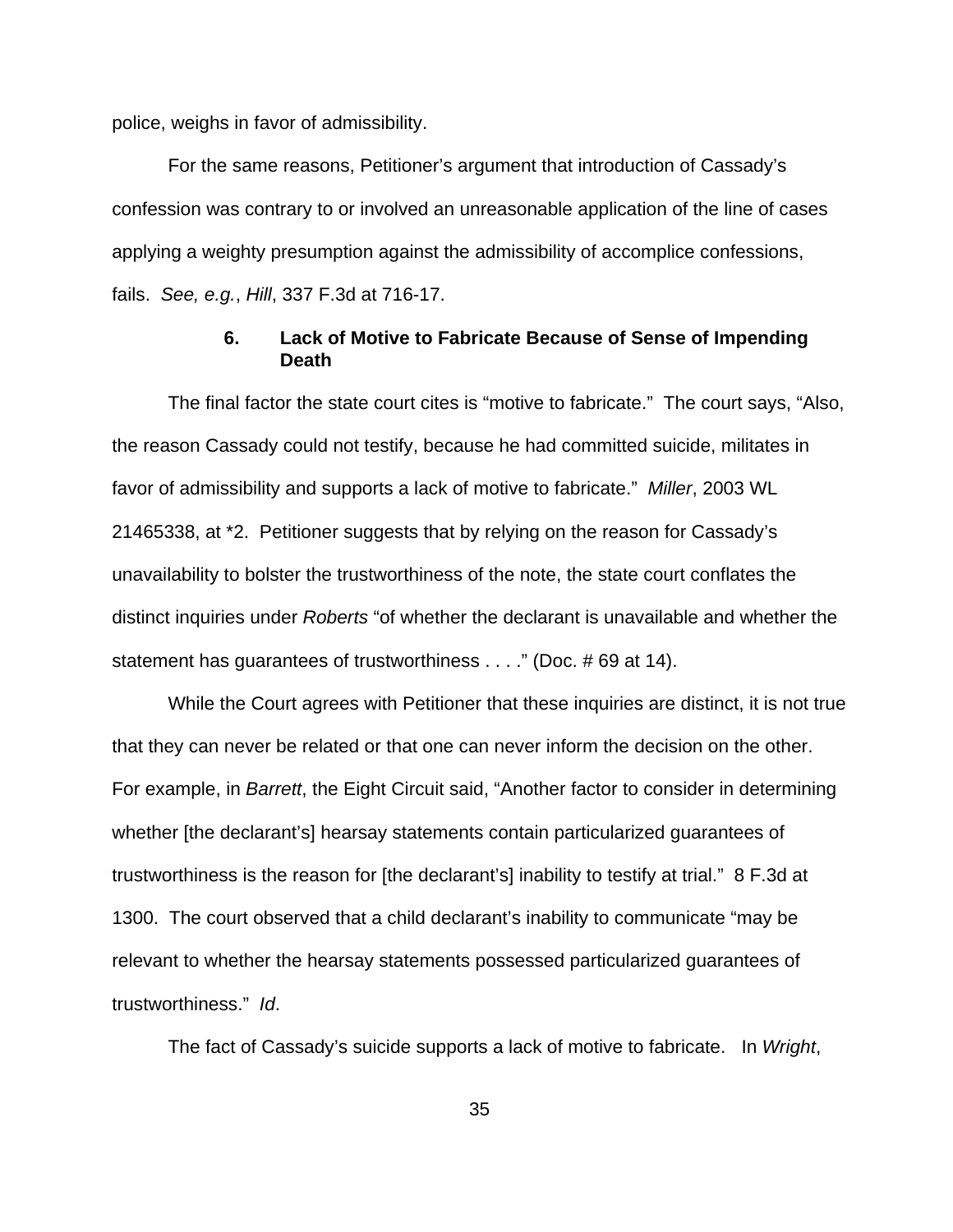the Supreme Court noted that the "dying declaration" exception to the hearsay rule is "based on the belief that persons making such statements are highly unlikely to lie." 497 U.S. at 820 (citing *Mattox v. United States*, 156 U.S. 237, 244 (1895) ("[T]he sense of impending death is presumed to remove all temptation to falsehood, and to enforce as strict an adherence to the truth as would the obligation of oath.")).

It is clear that when Cassady wrote the note, he knew his death was near. While it does not fit the dying declaration test, this factor was a reasonable one for the state court to apply.

# **7. The factors supporting the state court's ruling demonstrate that the court did not unreasonably apply** *Roberts* **to the admission of the suicide note**

The Court's review of these factors leads it to conclude that the state court did not unreasonably apply *Roberts* or any other Supreme Court precedent. The state court reasonably relied on the facts that the statements were made without prompting or inquiry to family members – people to whom Cassady would likely speak the truth – and while he believed his death was near. The admission of the suicide note did not violate Miller's Sixth Amendment Confrontation Clause right. In fact, it becomes clear that fairminded jurists could disagree over the correctness of the state court's decision – they, too, would not have unreasonably applied the law.

# **E. Even if the Court applies** *de novo* **review, the Michigan Supreme Court did not err in admitting the suicide note.**

Assuming, for the sake of argument, that the Michigan Court of Appeals applied a rule contrary to clearly established federal law by comparing the consistency of the statements in Cassady's suicide note to corroborating evidence in the record – although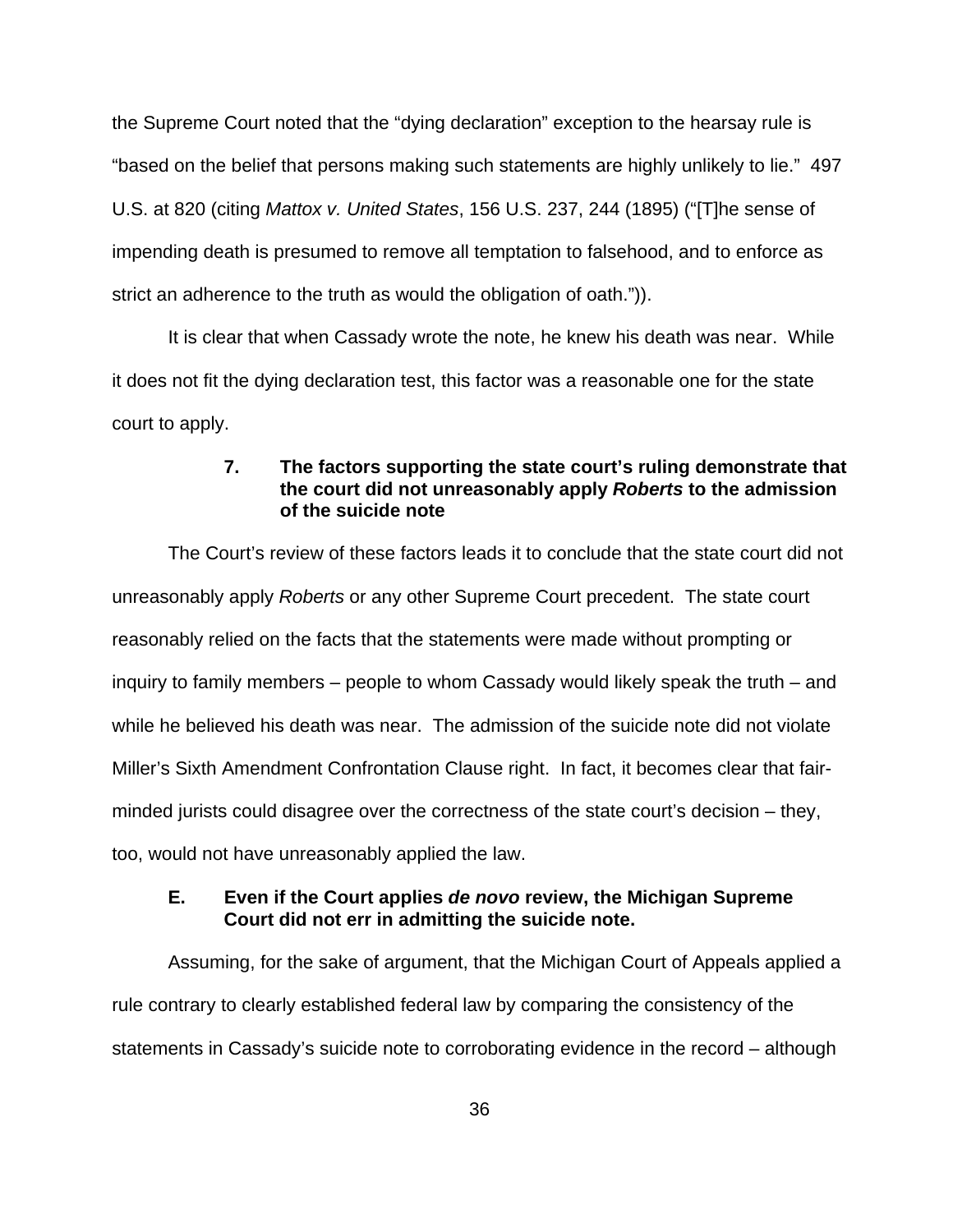there is no evidence of this – the Court would still hold that Petitioner is not entitled to relief under a *de novo* standard of review.

When a state court adjudication is contrary to, or involves an unreasonable application of, clearly established federal law, a writ does not automatically issue; instead, the federal court is authorized to issue the writ, but may do so only if, applying *de novo* review, it determines the petitioner is "in custody in violation of the Constitution or laws or treaties of the United States." 28 U.S.C. § 2254(a); *see also Motley*, 444 F.3d at 806; *Rose v. Lee*, 252 F.3d 676, 691 (4th Cir. 2001) ("Neither *Williams* nor § 2254(d) requires issuance of a writ before determining the critical question of whether a prisoner is being held in violation of the Constitution or laws of the United States. Thus, the proper interpretation of the role of  $\S 2254(d)(1)$  in habeas corpus review is that it establishes a threshold by which we determine whether we are authorized to issue a writ, but it does not compel the issuance of a writ once the standard set forth therein has been satisfied.").

While at the trial stage the State had the burden to show that Cassady's statements were sufficiently reliable to be admissible, at the federal habeas stage, Petitioner must prove that the state court erred, not the other way around. *See Motley,* 444 F.3d at 806-07. Therefore, if this Court applied *de novo* review, Miller has the burden to prove that Cassady's statements lacked the particularized guarantees of trustworthiness required by *Roberts* given the totality of the circumstances.

She can not do this. The state court did not err in admitting the suicide note. Of primary import is the fact that the note was addressed to, and clearly written for, Cassady's parents. The law is clear that there is a distinction between confessions that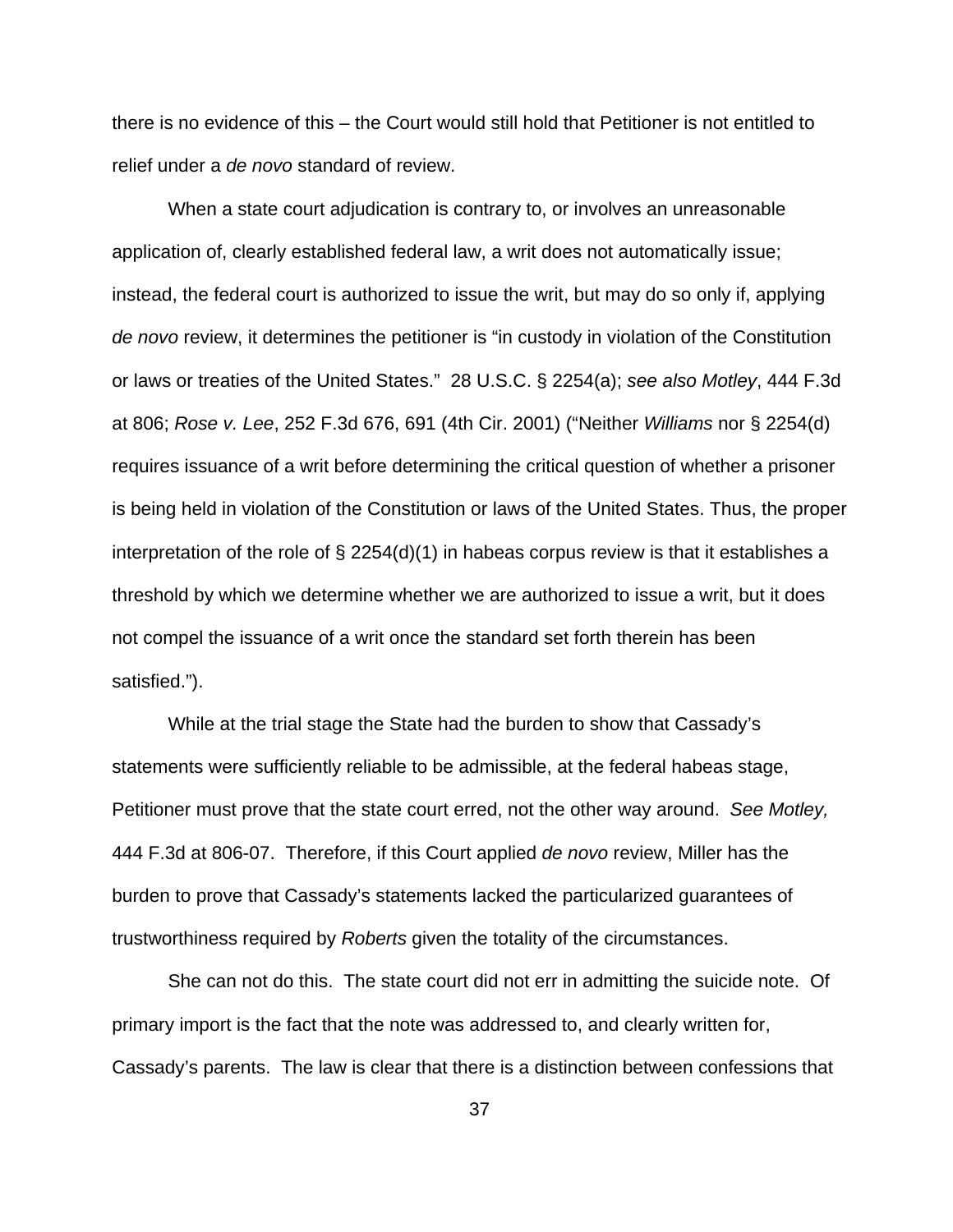are the result of police interrogation, where there is a real possibility that the declarant will implicate a co-defendant in an attempt to secure prosecutorial immunity or a less severe sanction for his role in the crime, and this situation, where the declarant confesses to friends and family for some reason other than to curry favor with the government.

Furthermore, the suicide note in its entirety does not suggest that Cassady expected or wanted his parents to give it to the police. Instead, the majority of the note explained to his parents why he was going to commit suicide, and why he killed Bruce Cassady. Only one sentence of the somewhat lengthy narrative directly implicates Petitioner in the crime. Although some of the statements indicate a desire to seek revenge against Petitioner, Cassady wrote that he was sending "all the proof" he had against Petitioner to the police; it appears he did not consider the note to be proof of the crime. Indeed, Cassady left the suicide note outside of the briefcase containing the carefully preserved evidence he directed his brother to open in front of an attorney.

Context is important. As observed by the Michigan Court of Appeals, the circumstances in which Cassady wrote the note include his impending suicide. This context suggests that Cassady sought to explain his actions, apologize to his family for hurting them, and provide instructions for the future (i.e., the care of his son), not shift the blame to Miller or otherwise minimize his own role in the crime. Indeed, the majority of the note does these things.

Petitioner cannot meet her burden to show that the state court erred by holding that the suicide note bore sufficient "particularized guarantees of trustworthiness" to satisfy Petitioner's Sixth Amendment confrontation right.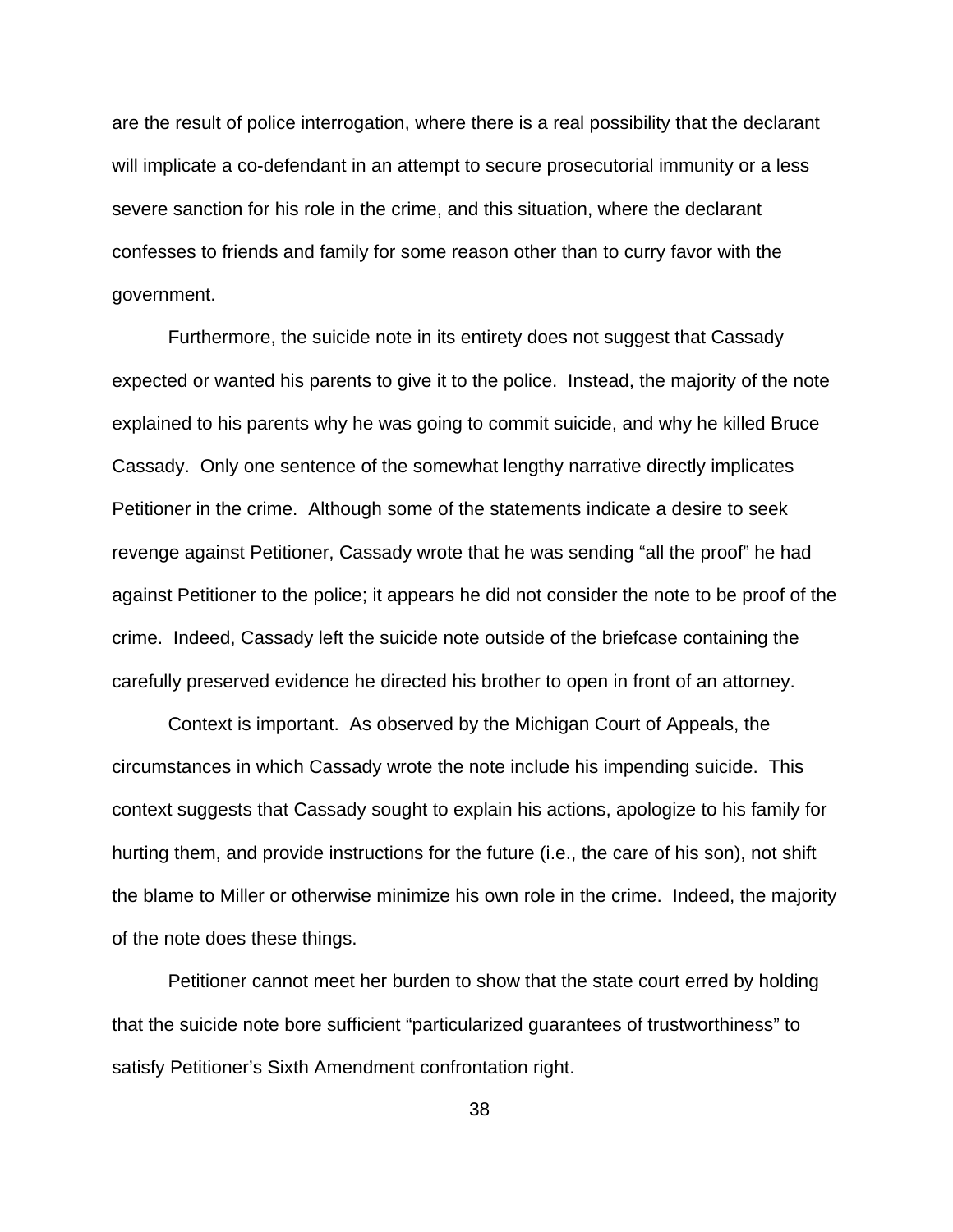# **V. CERTIFICATION OF APPEALABILITY**

Before Petitioner may appeal this decision, a certificate of appealability ("COA") must issue. *See* 28 U.S.C. § 2253(c)(1)(A); Fed. R. App. P. 22(b). Otherwise, the federal court of appeals lacks jurisdiction to entertain an appeal. *Miller-El v. Cockrell*, 537 U.S. 332, 336 (2003). A COA may issue "only if the applicant has made a substantial showing of the denial of a constitutional right." *Id.* § 2253(c)(2). "The [COA] under paragraph (1) shall indicate which specific issue or issues satisfy the showing required by paragraph (2)." *Id*. § 2253(c)(3).

When a district court rejects a habeas claim on the merits, "[t]he petitioner must demonstrate that reasonable jurists would find the district court's assessment of the constitutional claims debatable or wrong" to be entitled to a COA. *Slack v. McDaniel*, 529 U.S. 473, 484 (2000). A COA does not require a showing that the appeal will succeed; however, a petitioner must establish more than the absence of frivolity or the existence of mere good faith on her part. *Miller-El*, 537 U.S. at 337-38.

A COA is appropriate in this case; the Court believes that reasonable jurists would debate this Court's resolution of the Confrontation Clause question. Specifically, Petitioner is entitled to appellate review of her claims that: (1) the Michigan Court of Appeals applied a rule contrary to Supreme Court precedent when it relied on the "consistency" of the statements in Cassady's suicide note to uphold admission of the note; (2) the court's decision involved an unreasonable application of *Roberts*; and (3) the court erred in ruling the note did not violate her Sixth Amendment confrontation right. The Court does not find the remaining issues raised in the petition debatable by jurists of reason.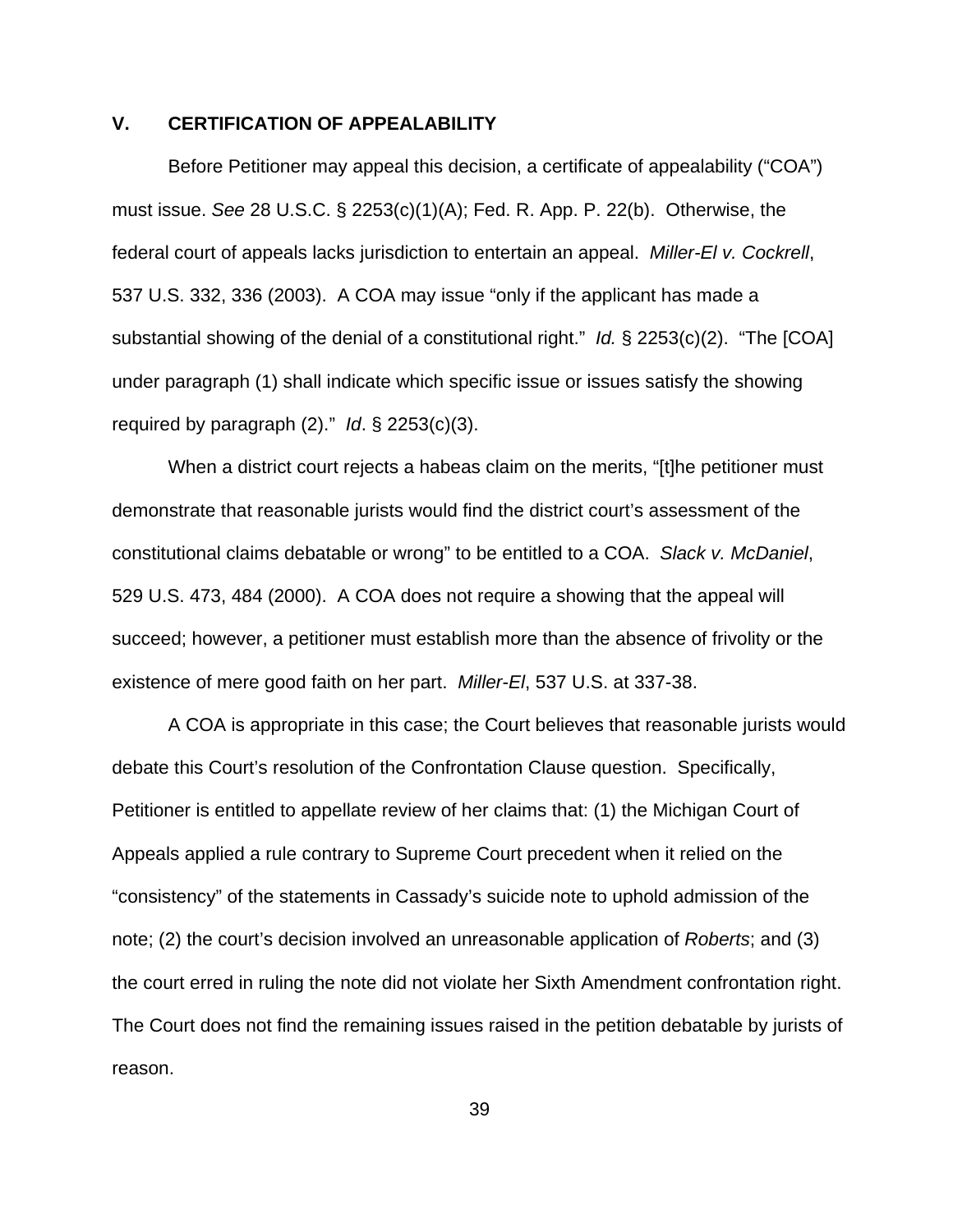# **VI. BOND**

Because Miller does not prevail, the Court cancels her bond.

#### **VII. CONCLUSION**

The Michigan Court of Appeals held that Cassady's suicide note "possessed sufficient guarantees of trustworthiness to satisfy defendant's constitutional right of confrontation." *Miller*, 2003 WL 21465338, at \*2. The court's factual determinations, particularly that the statements were spontaneous, voluntary, made directly to Cassady's parents and less likely to be fabricated because he was about to kill himself, were reasonable findings; reliance on these facts to uphold the admission of the suicide note is supported by Supreme Court precedent. The state court's decision was not contrary to, nor did it involve an unreasonable application of, *Roberts* or any other Supreme Court precedent. Even applying *de novo* review, Petitioner fails to meet her burden to show that the state court erred.

The Court **DENIES** Miller's petition for writ of habeas corpus, **GRANTS** a certificate of appealability with respect to the issues identified above, and **CANCELS** her bond.

### **IT IS ORDERED**.

s/Victoria A. Roberts Victoria A. Roberts Dated: August 2, 2012 United States District Judge